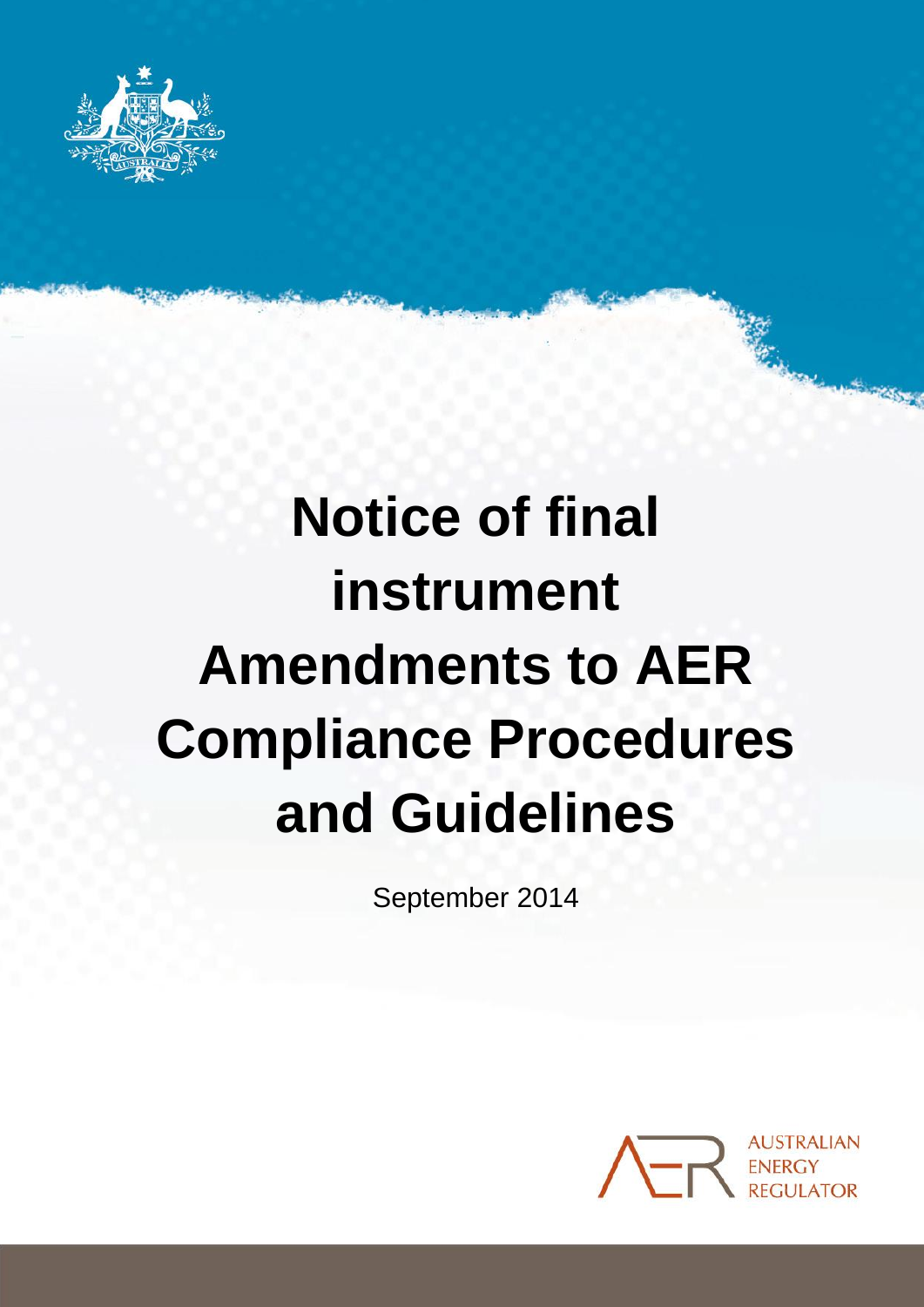© Commonwealth of Australia 2014

This work is copyright. In addition to any use permitted under the Copyright Act 1968, all material contained within this work is provided under a Creative Commons Attributions 3.0 Australia licence, with the exception of:

- the Commonwealth Coat of Arms
- the ACCC and AER logos

any illustration, diagram, photograph or graphic over which the Australian Competition and Consumer Commission does not hold copyright, but which may be part of or contained within this publication. The details of the relevant licence conditions are available on the Creative Commons website, as is the full legal code for the CC BY 3.0 AU licence.

Requests and inquiries concerning reproduction and rights should be addressed to the Director, Corporate Communications, Australian Competition and Consumer Commission, GPO Box 4141, Canberra ACT 2601 or publishing.unit@accc.gov.au.

Inquiries about this publication should be addressed to:

Australian Energy Regulator GPO Box 520 Melbourne Vic 3001 Tel: (03) 9290 1444 Fax: (03) 9290 1457 Email: [AERInquiry@aer.gov.au](mailto:AERInquiry@aer.gov.au) AER Reference: 54299

#### **Amendment Record**

| <b>Version</b> | Date <sup>1</sup> | <b>Pages</b> |
|----------------|-------------------|--------------|
| 1.U            | September 2014    | 31           |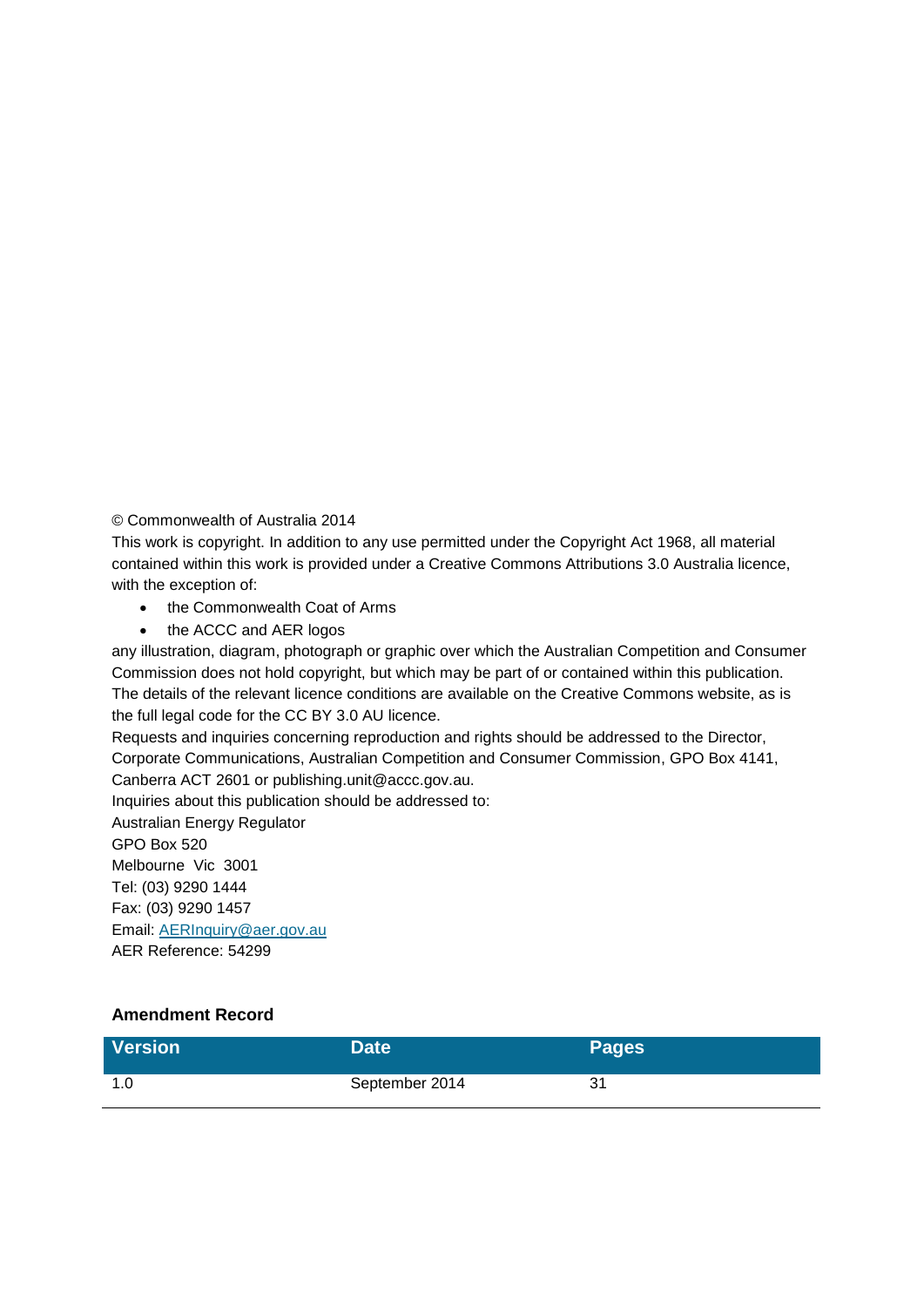# **Table of Contents**

| 1              |     |  |  |
|----------------|-----|--|--|
| $\overline{2}$ |     |  |  |
|                | 2.1 |  |  |
|                | 2.2 |  |  |
|                | 2.3 |  |  |
|                | 2.4 |  |  |
|                | 2.5 |  |  |
| 3              |     |  |  |
|                | 3.1 |  |  |
|                | 3.2 |  |  |
|                | 3.3 |  |  |
|                | 3.4 |  |  |
|                | 3.5 |  |  |
|                | 3.6 |  |  |
| 4              |     |  |  |
|                | 4.1 |  |  |
|                | 4.2 |  |  |
|                | 4.3 |  |  |
| 5              |     |  |  |
| 6              |     |  |  |
|                |     |  |  |
|                | 6.2 |  |  |
|                | 6.3 |  |  |
|                | 6.4 |  |  |
|                | 6.5 |  |  |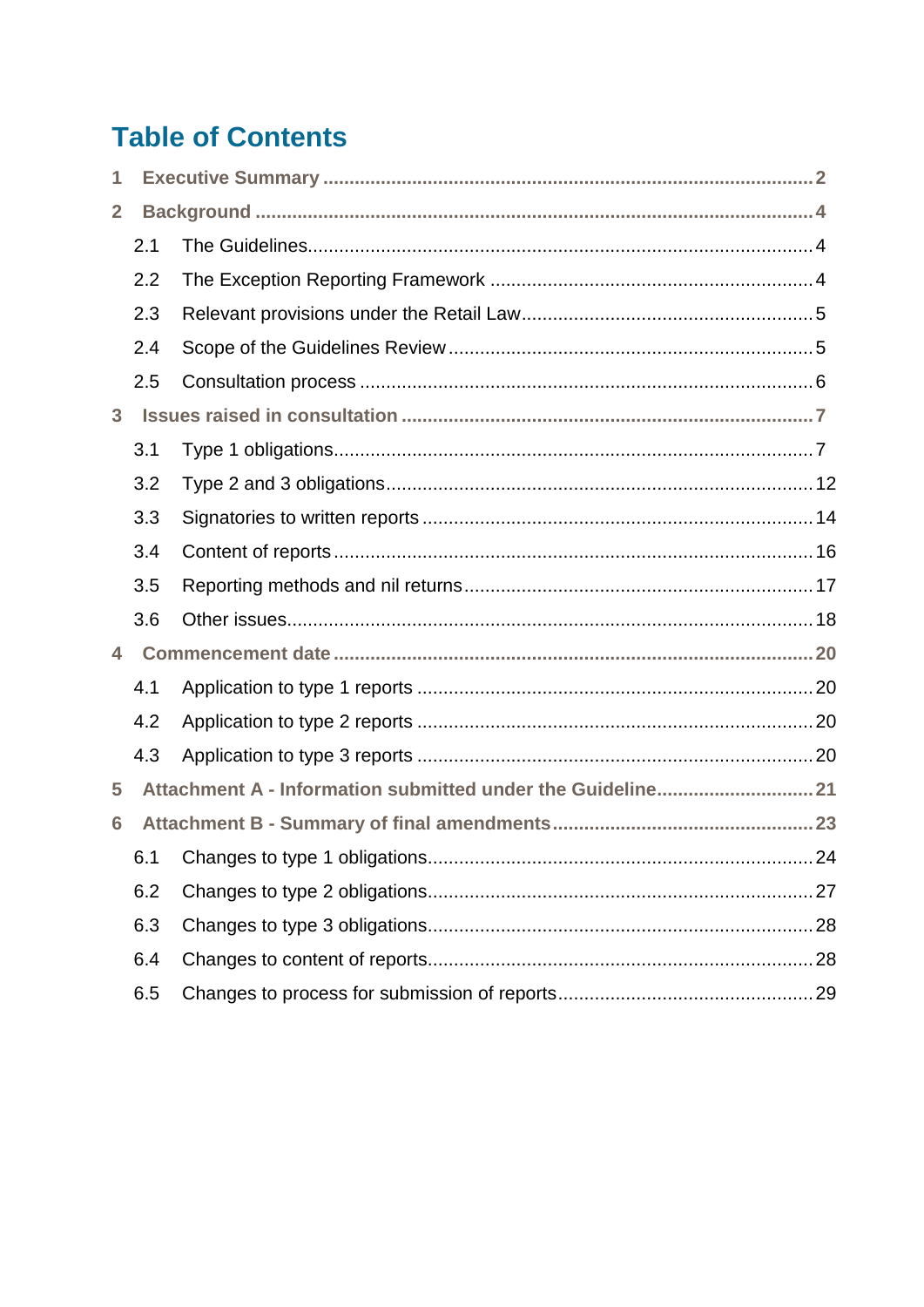# <span id="page-3-0"></span>**1 Executive Summary**

The Australian Energy Regulator (AER) is Australia's national energy market regulator and is responsible for monitoring, investigating and enforcing compliance with obligations under the National Electricity Law, National Gas Law, National Energy Retail Law, and with Rules and Regulations applying under those laws. Our approach to these functions is set out in a Compliance and Enforcement Statement of Approach<sup>1</sup>.

To support the AER's role in monitoring compliance with the National Energy Retail Law (Retail Law), the AER has developed the AER Compliance Procedures and Guidelines (Guidelines). The Guidelines establish an exception reporting framework that applies to all retailers and distributors in jurisdictions that have adopted the Retail Law. Under that framework, retailers and distributors must submit information and data about their compliance with the Retail Law to the AER.

The AER maintains a risk-based approach to compliance that supports informed and proportionate measures to monitor and assess compliance by regulated entities (retailer or distributor<sup>2</sup>). We consider that the reporting obligations under the Guidelines can be refined to reduce the regulatory burden on regulated entities, while continuing to achieve and promote the AER's compliance objectives. Specifically, we consider that these objectives can be achieved by:

- ensuring regulated entities provide complete and adequate information to the AER to allow us to effectively measure compliance levels;
- recognising that compliance with certain obligations can be effectively monitored via other mechanisms without imposing additional reporting obligations on regulated entities;
- better aligning reporting requirements with AER internal processes for investigating and responding to breaches, while also recognising that reporting is necessary to identify trends or systemic compliance issues; and
- recognising that certain obligations require greater attention due to the greater potential for consumer detriment.

In June 2014 we undertook a consultation process on draft changes to the Guidelines. Following consideration of the submissions received and discussions with stakeholders the AER has made a number of amendments to those proposed in the notice of draft instrument. The changes are as follows:

- The time allowed for submission of type 1 reports has changed from 48 hours of the breach occurring to two business days of its identification.
- An additional month will be allowed for the submission of quarterly written reports on breaches of type 1 obligations for quarters 2 and 4 of each financial year, so that these reports can be submitted with biannual reports on type 2 and 3 obligations under a single covering statement.
- Aggregation of like incidents arising from a common cause will be permitted for quarterly reports as well as biannual and annual reports.

-

<sup>1</sup> http://www.aer.gov.au/node/6559

 $2$  S.2, National Energy Retail Law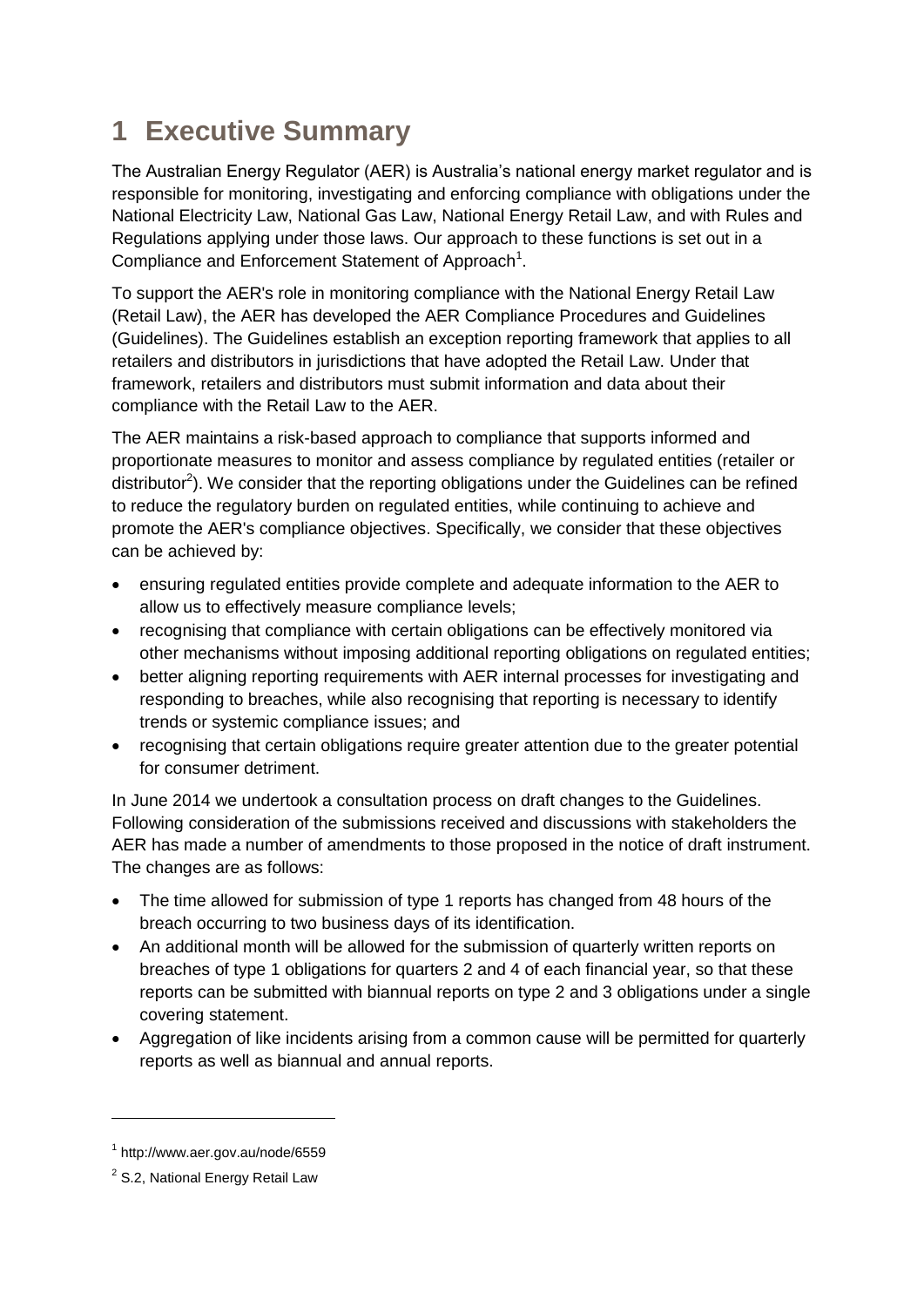There was considerable discussion regarding the appropriate signatory at the company level to sign off exception reports under the guideline. The AER has maintained its view that type 2 and 3 reports need to be signed at the highest level of an organisation. The list of approved signatories to written reports remains unchanged at CEO and Managing Director level.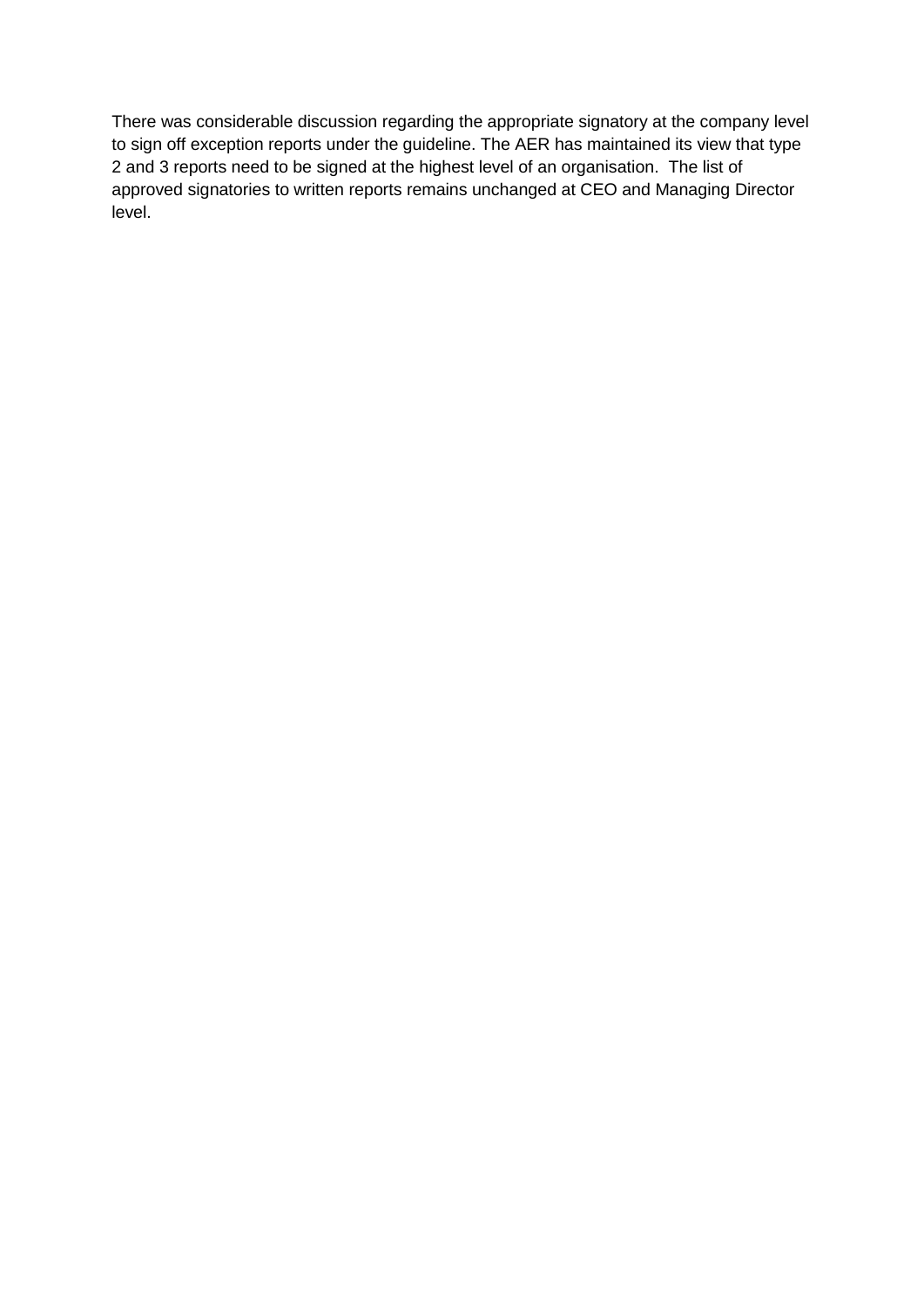# <span id="page-5-0"></span>**2 Background**

# <span id="page-5-1"></span>**2.1 The Guidelines**

Under the Retail Law the AER is responsible for monitoring, investigating, enforcing and reporting on compliance. Our approach to these functions is set out in two documents: a Statement of Approach and AER Compliance Procedures and Guidelines.

The Statement of Approach provides an overview of our approach to compliance and enforcement under the Retail Law. The Statement of Approach is not required by the Retail Law. It is an AER initiative, and provides a source of information for regulated businesses and other stakeholders on our approach to compliance functions under national energy laws. It covers both statutory and non-statutory mechanisms for monitoring, investigating and enforcing compliance, including considerations relevant to our enforcement functions. The Guidelines are required pursuant to the Retail Law and set out the manner and form in which regulated entities must submit information and data to the AER relating to their compliance with the Retail Law, Rules and Regulations. The current Guidelines were established prior to the commencement of the Retail Law on 1 July 2012.

The initial Guidelines were published in July 2011 with minor amendments implemented in a second version of the Guidelines, immediately prior to the commencement of the Retail Law in the Australian Capital Territory and Tasmania, during June 2012. Since commencement of the Retail Law in South Australia and New South Wales, the Guidelines have applied to retailers and distributors in those jurisdictions also.

The amended Guidelines will apply to regulated entities these jurisdictions from September 2014. They will also apply to regulated entities in Queensland and Victoria when the Retail Law commences in those jurisdictions. No further consultation on, or amendments to, the Guidelines is required for this to occur.

The Guidelines support our compliance monitoring role by establishing:

- an exception reporting framework that specifies how and when regulated entities must submit information and data on their compliance to the AER; and
- a process for the management of compliance audits under the Retail Law, in particular how the costs of an audit conducted by or on behalf of the AER will be recovered from the relevant business.

# <span id="page-5-2"></span>**2.2 The Exception Reporting Framework**

The exception reporting framework establishes three tiers of reporting (type 1, 2 and 3) and requires regulated entities to report periodically to the AER on failures to comply with obligations in the Retail Law and Rules. Under the current Guidelines type 1 reports must be submitted within 24 hours; type 2 biannually and type 3 annually. For a description of how the AER uses the reported information reported see Attachment A.

The exception reporting framework serves two primary purposes within the AER's compliance monitoring program, to:

1. measure the extent to which retailers and distributors have complied with their obligations under the Retail Law and Rules; and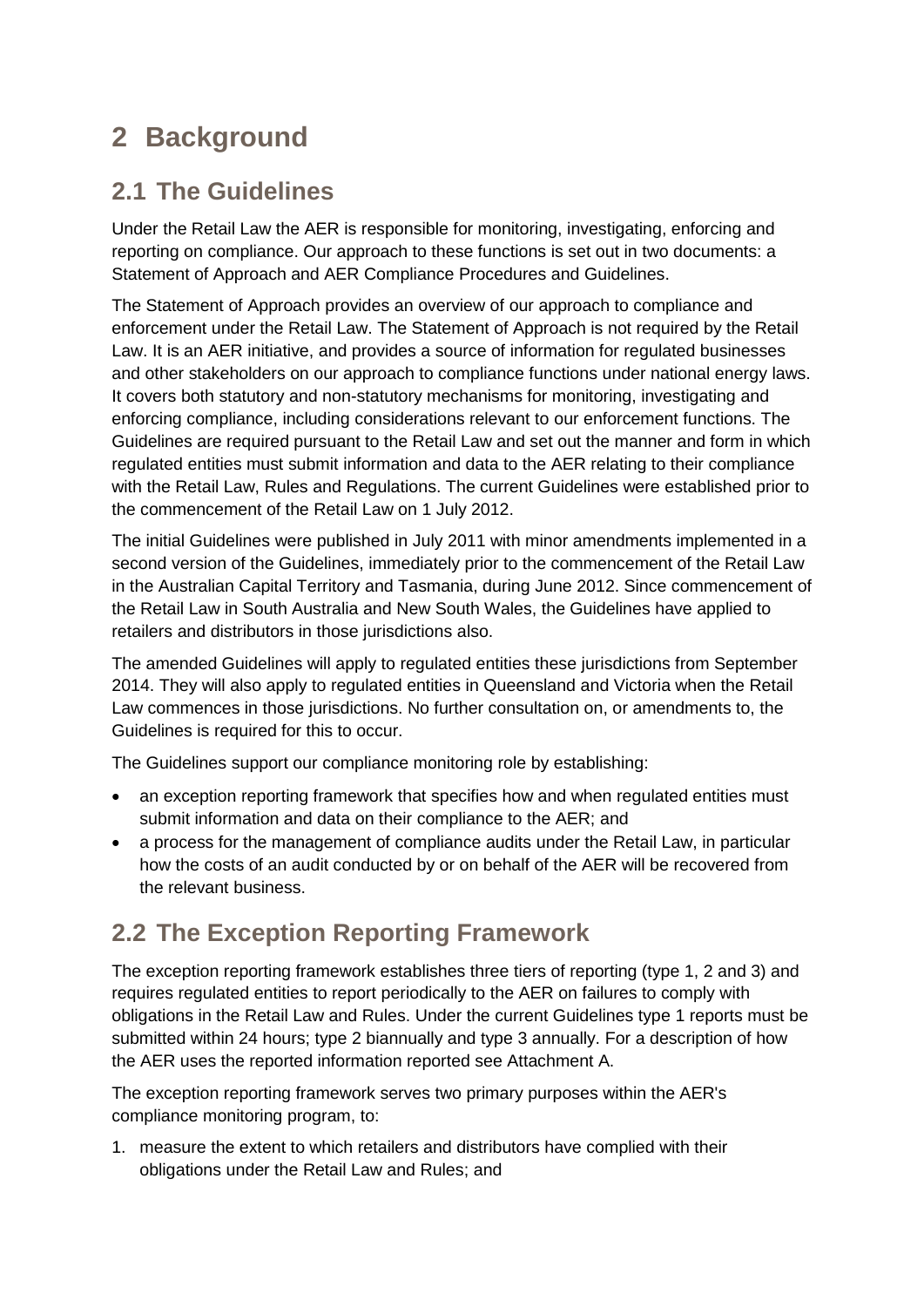2. highlight emerging or systemic compliance issues that may warrant further attention (which may include further compliance-based or enforcement action by the AER).

The AER's experience in administration of the Guidelines since 1 July 2012, along with feedback from regulated entities, suggested a number of inefficiencies in the reporting framework were limiting its usefulness as a compliance monitoring tool for the AER and regulated entities.

# <span id="page-6-0"></span>**2.3 Relevant provisions under the Retail Law**

The AER is required to make the Guidelines under section 281 of the Retail Law. The Guidelines outline the manner and form (including dates) in which regulated entities must submit information and data on compliance to the AER.

Section 274 of the Retail Law (a civil penalty provision) requires regulated entities to submit compliance data to the AER in the manner and form required by the Guidelines. The Retail Law allows for additional entities to be made regulated entities for this purpose through changes to the Retail Rules, but to date this has not occurred. Therefore, the AER cannot make other retail market participants, including exempt sellers, subject to reporting arrangements under the Guidelines.

Section 274 and the Guidelines only apply to compliance with the Retail Law, Rules and Regulations: they do not apply to compliance with other parts of energy laws, or to obligations imposed on retailers and distributors under other legislation.

Requirements under the Guidelines are binding on regulated entities, and a failure to comply with those requirements is a breach of the Retail Law. The full suite of investigation and enforcement powers available to the AER for contraventions of section 274 of the Retail Law include infringement notices, enforceable undertakings and civil proceedings.

In addition, sections 275 and 276 of the Retail Law allow us to carry out a compliance audit of any or all activities of a regulated entity for the purposes of assessing its compliance with the Retail Law and Rules, including the obligation to comply with the Guidelines.

The AER can amend the Guidelines at any time, but must do so in accordance with the retail consultation procedure set out in rule 173 of the Retail Rules. The notice of draft instrument and Draft Guidelines released in June were the first step in that consultation process. This notice, and the revised Guidelines, is the final step in this process.

# <span id="page-6-1"></span>**2.4 Scope of the Guidelines Review**

A review of the Guidelines commenced in June 2014 and concerned the compliance information and data retailers and distributors must submit to the AER, as required by the Guidelines.

The objectives of the review were to:

 refine the exception reporting framework to better balance the need for timely information on levels of compliance with the time required by regulated entities and the AER to investigate, respond to and report on breaches of the Retail Law and Rules in a meaningful way;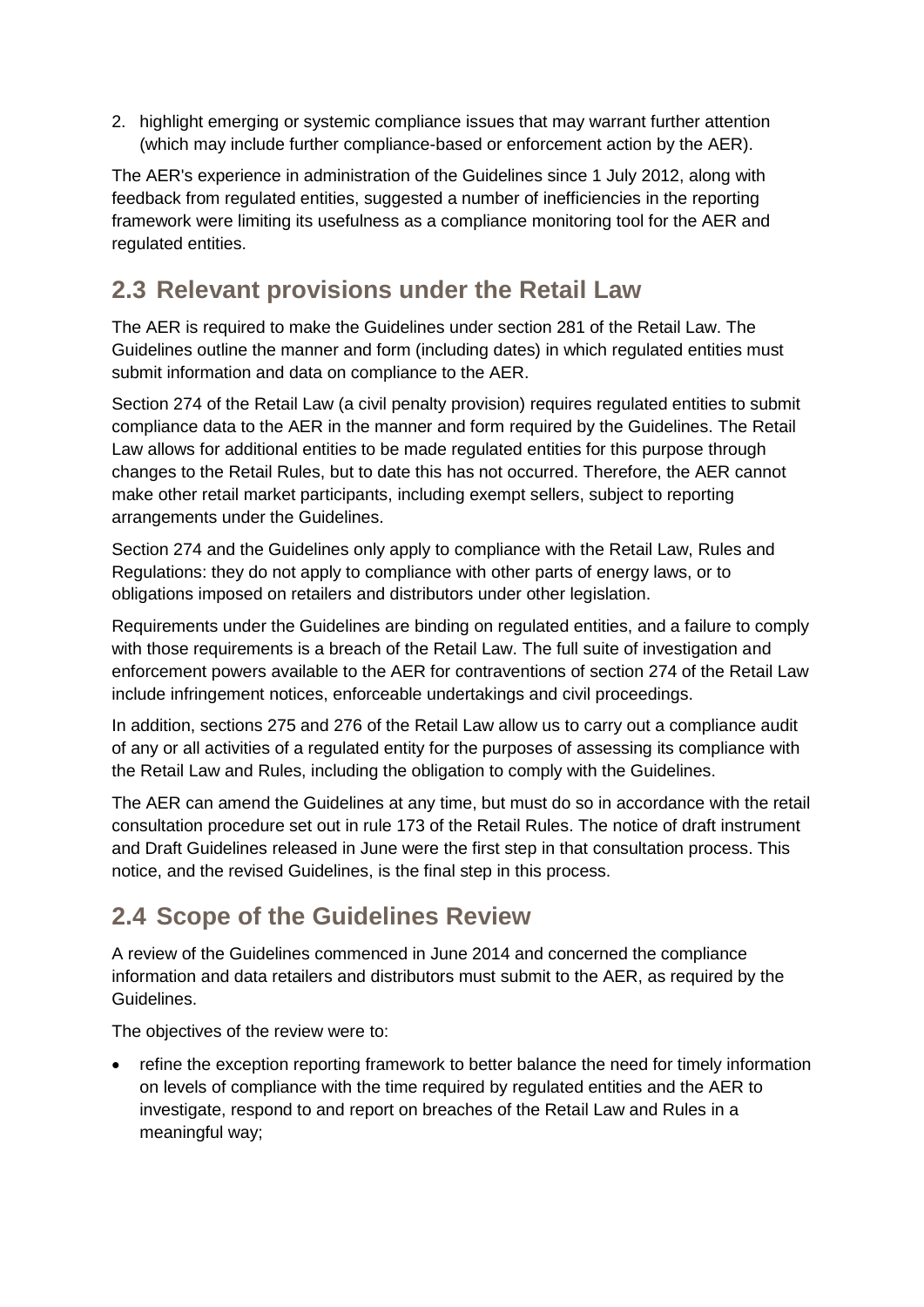- improve the quality of reports submitted, so that information provided is reliable, meaningful to an assessment of compliance levels, and allows informed comparison of compliance levels over time and between businesses; and
- improve the efficiency and effectiveness of the reporting process as a compliance monitoring tool.

The review did not extend to other parts of the Guidelines or to the AER's approach to compliance and enforcement more generally. Submissions or recommendations relating to matters outside the scope of this consultation, while noted, have not been considered as part of this consultation.

# <span id="page-7-0"></span>**2.5 Consultation process**

In June 2014, we released a notice of draft instrument, proposing amendments to the Guidelines.

We received 15 written submissions in response to the draft amendments, which are published on our website. AER staff were also contacted by a number of stakeholders to discuss the proposed amendments during the consultation period.

Information and feedback provided through the consultation process was taken into account in developing the final amendments. The issues raised by stakeholders and our consideration of them, are summarised in Part 2 of this Notice. A detailed summary of the final amendments is at Attachment B.

Stakeholders put forward a range of views on the proposed amendments, which supported our goals of improving the efficiency and effectiveness of the exception reporting framework.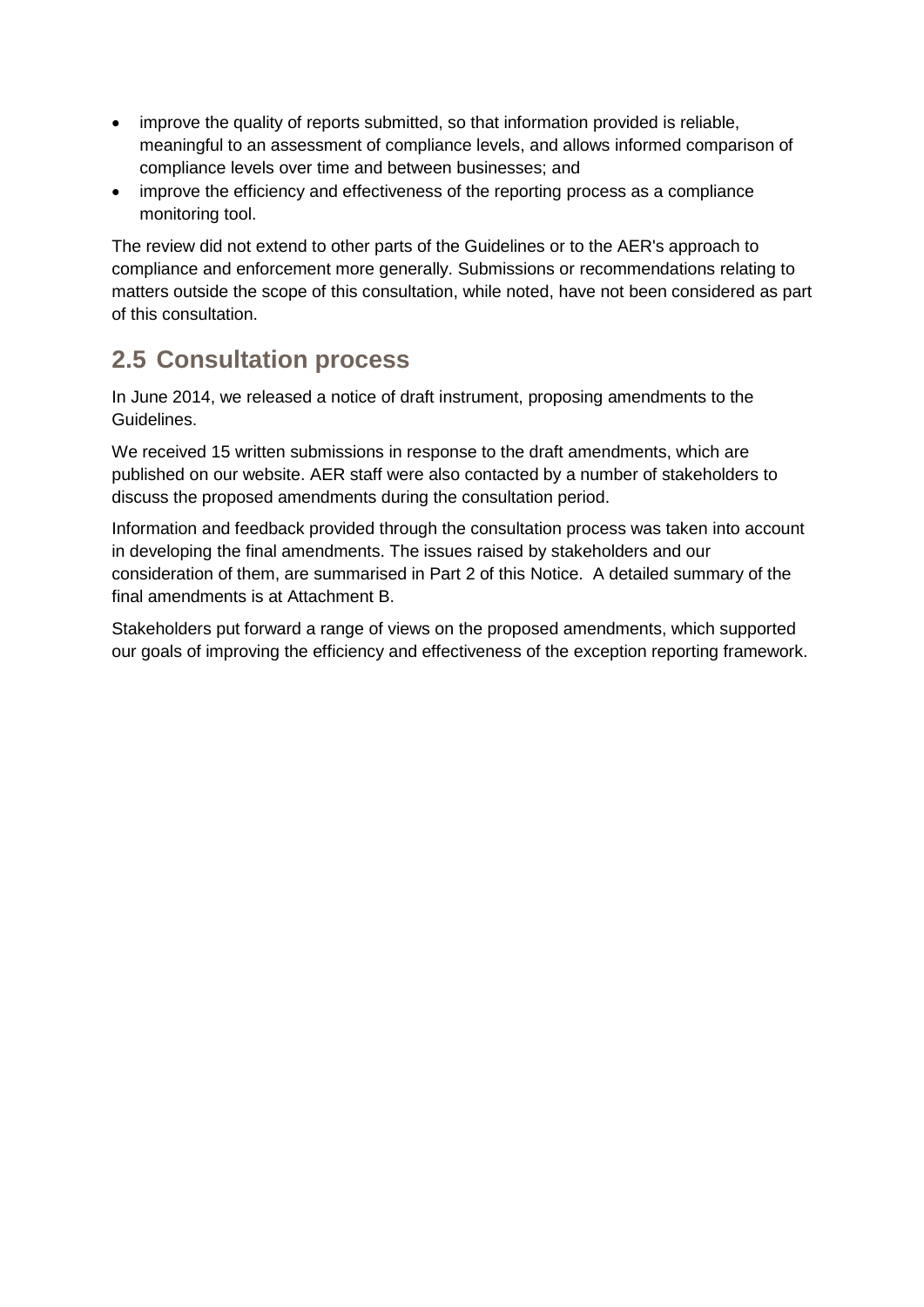# <span id="page-8-0"></span>**3 Issues raised in consultation**

# <span id="page-8-1"></span>**3.1 Type 1 obligations**

The changes proposed to the type 1 exception reporting obligations include changes to the obligations covered by the Guideline as well as the timeframe for reporting and the form of written reports. Proposed changes, comments from submissions on the changes and the AER position on the new type 1 exception reporting obligations and reporting timeframes are discussed below.

### **3.1.1 Exception reporting – classification of type 1 obligations**

#### *Proposed changes during consultation*

The proposed amendments limit initial reporting by retailers to the following provisions:

- Retail Rules, Part 6, Division 2 (De-energisation of premises small customers), rule  $116(1)(a)$ , (d), (h);
- Retail Rules, Part 7 (Life support equipment), rule 124: Retailer obligations; and
- Retail Rules, Part 8 (Prepayment meters), rule 139(2): Life support equipment.

The proposed amendments limit initial reporting by distributors to the following provisions:

- Retail Rules, Part 6, Division 3 (De-energisation of premises small customers), rules  $120(1)(a)$ , (d);
- Retail Rules, Part 7 (Life support equipment), rule 125: Distributor obligations; and
- Retail Rules, Part 7 (Life support equipment), rule 126: Registration details kept by distributor.

#### *Stakeholder comments*

The feedback received in submissions from stakeholders varied between regulated entities and consumer advocates. Some stakeholders cautioned against reductions in reporting requirements and identified two key risks associated with the proposed amendments as:

- not all customers will complain when they are affected by a breach of the Retail Law or Rules. Over-reliance on complaints to the AER and energy ombudsman schemes as an indicator of compliance may not give an accurate picture of the customer experience and what is happening in the market; and
- reclassification of obligations and changes in the timing of reports could result in issues not being brought to the timely attention of the AER, and subsequently to the attention of the public through the AER's compliance reports.

Regulated entities supported the removal of obligations from the exception reporting framework, particularly where obligations were broad in scope and captured by provisions outside the Retail Law and Rules.

#### *View taken by the AER*

The AER's decision to reclassify obligations for type 1 exception reports under the Guidelines was driven by factors such as historical low numbers of reported incidents to date (in some cases no reported incidents), the availability of alternative monitoring mechanisms which allow the AER to monitor changes in compliance of type 1 issue over time, as well as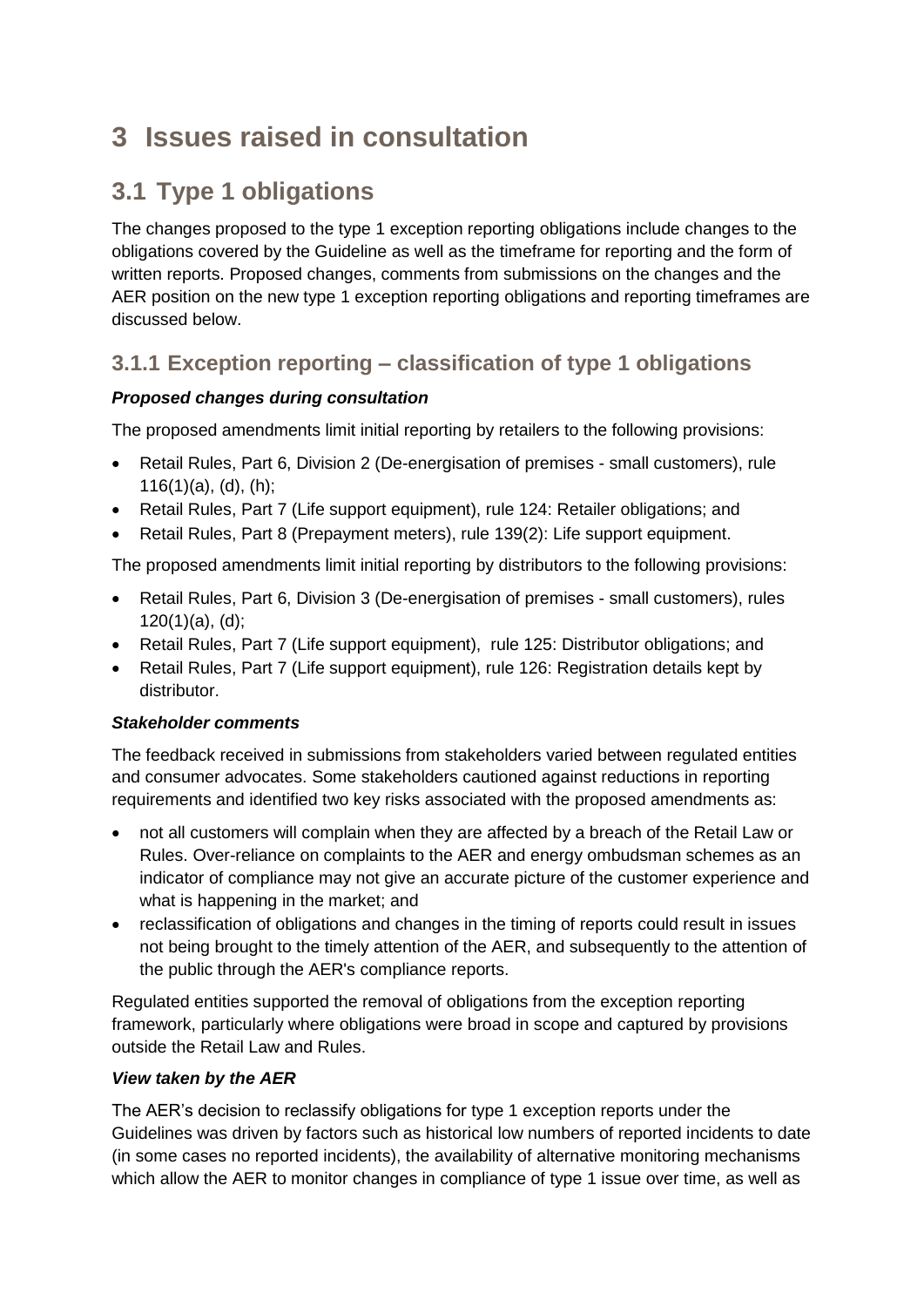reducing regulatory burden on industry. Changes to the exception reporting framework have only been made where we are satisfied that there is a reasonable basis to do so, and where we are confident we can maintain visibility of performance over time to identify any changes in behaviour.

Exception reporting is only one of the mechanisms we use to monitor compliance with the Retail Law and Rules. The AER maintains regular contact with energy ombudsman schemes, which keep us alert to emerging and potentially systemic issues in addition to complaint numbers and trends. Quarterly performance reports on disconnections for nonpayment, as well as performance reports on hardship indicators, payment plans and disconnection numbers provide further visibility of potential emerging issues.

We have considered the impact that delayed notification of certain obligations will have on the way in which regulated entities report matters to the AER. We are satisfied that the alternative monitoring mechanisms discussed above are sufficient to maintain visibility of conduct in the market, and that reliance on these mechanisms without the support of the reporting framework will not negatively impact our ability to respond when issues are identified.

The AER's annual retail market compliance report will continue to include information on all compliance monitoring activities undertaken by the AER under the Retail Law and Rules, and will not be limited to matters identified through the exception reporting framework.

### **3.1.2 Requirements under the new guidelines - classification of type 1 obligations**

*Removal of type 1 reporting requirements on retailers regarding the following obligations:*

- *a. designated retailers to offer supply under a standard retail contract; and*
- *b. distributors to provide customer connection services.*

*No change to reporting obligations relating to life support customers and de-energisation of small customers.*

*Reclassification of type 1 reporting requirements to type 2 regarding the following obligations:* 

- *a. developing, publishing and implementing a hardship policy and*
- *b. restrictions on commencement of debt recovery against a hardship customer (over and above normal billing and collection cycles)*

#### **3.1.3 Changes to timing and content of reports**

#### *Proposed changes during consultation*

Under the proposed Guidelines:

- the time permitted for submission of initial reports breaches of type 1 obligations to be extended from one business day to two business days;
- written reports would be required at the end of each quarter; and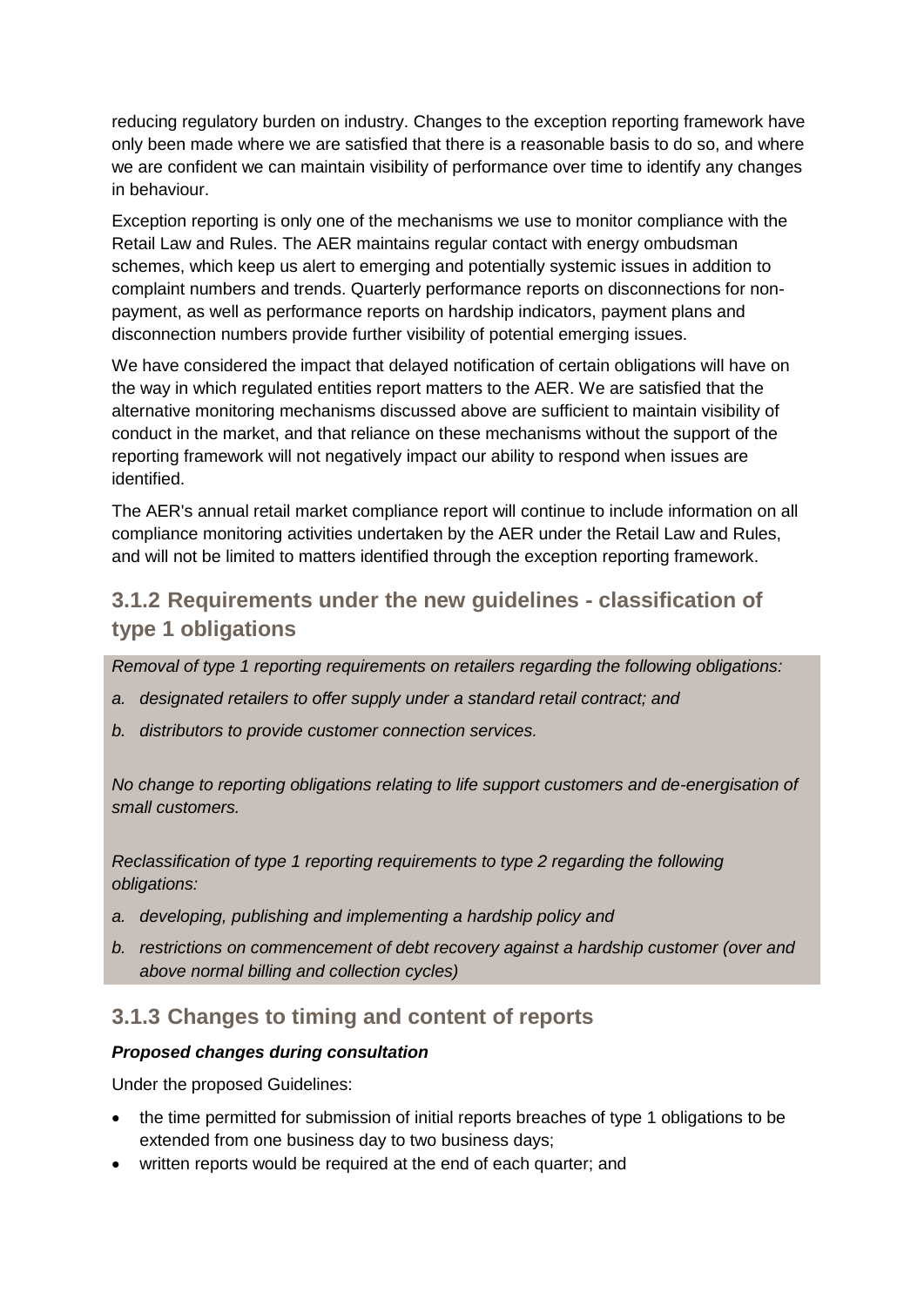the AER can seek additional information between initial and written reports where it considers further communication is necessary (for example, if the AER wants to maintain visibility of the remedial action proposed in the initial report, where some aspect of the reported breach is of particular concern).

#### *Stakeholder comments – timing of initial reports*

Some regulated entities proposed that initial reporting requirements be removed entirely, meaning that only quarterly reports would be required for type 1 obligation. It was suggested that initial reporting as type 1 breaches occur are not warranted, as all breaches of type 1 obligations are rectified immediately to ensure customer inconvenience is minimised and the occurrence of reclassified type 1 breaches is likely to be low.

Others cautioned that an extension of time for initial reports to be submitted may result in delays to the resolution of issues that have a detrimental impact on customer health, safety and wellbeing. It was submitted that the current one day requirement prompts industry to resolve these issues expeditiously.

Submissions noted that the draft amendment requiring initial reports to be submitted within 48 hours of the breach occurring overlooks the fact that the deadline may fall on a weekend or public holiday. Regulated entities stated they are not always aware that a breach has occurred within 48 hours, and suggested that initial reports should be required within 48 hours of the business becoming aware that a breach has occurred.

Regulated entities also noted that AER is able to make further enquiries where there has been an unreasonable delay between the occurrence of a breach, its identification and the submission of an initial report. Enquiries from the AER may include questions about the effectiveness of a business's compliance monitoring procedures and systems.

Our proposal to remove provision for extensions of time in extreme weather events from the Guidelines was non-controversial. Parties noted that little or no reliance had been placed on this provision to date, so that its removal did not raise concerns. Stakeholders were supportive of the AER's willingness to consider alternative reporting arrangements if required.

#### *View taken by the AER*

Initial reports must be reported to the AER by no later than two business days after the type 1 breach has been identified by the regulated entity. Our expectation is that regulated entities will identify and address breaches of the Retail Law and Rules as they arise. Where unexplained delays between the occurrence of a breach and its identification become apparent, we may take steps to test the adequacy of compliance monitoring systems employed by the regulated entity. Our options include, but are not limited to, compliance audits under Part 12 of the Retail Law.

We are aware that regulated entities face challenges in collating information for initial reports, but are not persuaded that these challenges warrant a removal or extension of the timeframe for the reports to be submitted. We do not consider it is unreasonable to expect that information regarding the impact a breach has had on a customer in terms of time disconnected, and the health and safety of a life support customer whose supply has been unlawfully interrupted, within two business days after the breach has been identified by the regulated entity.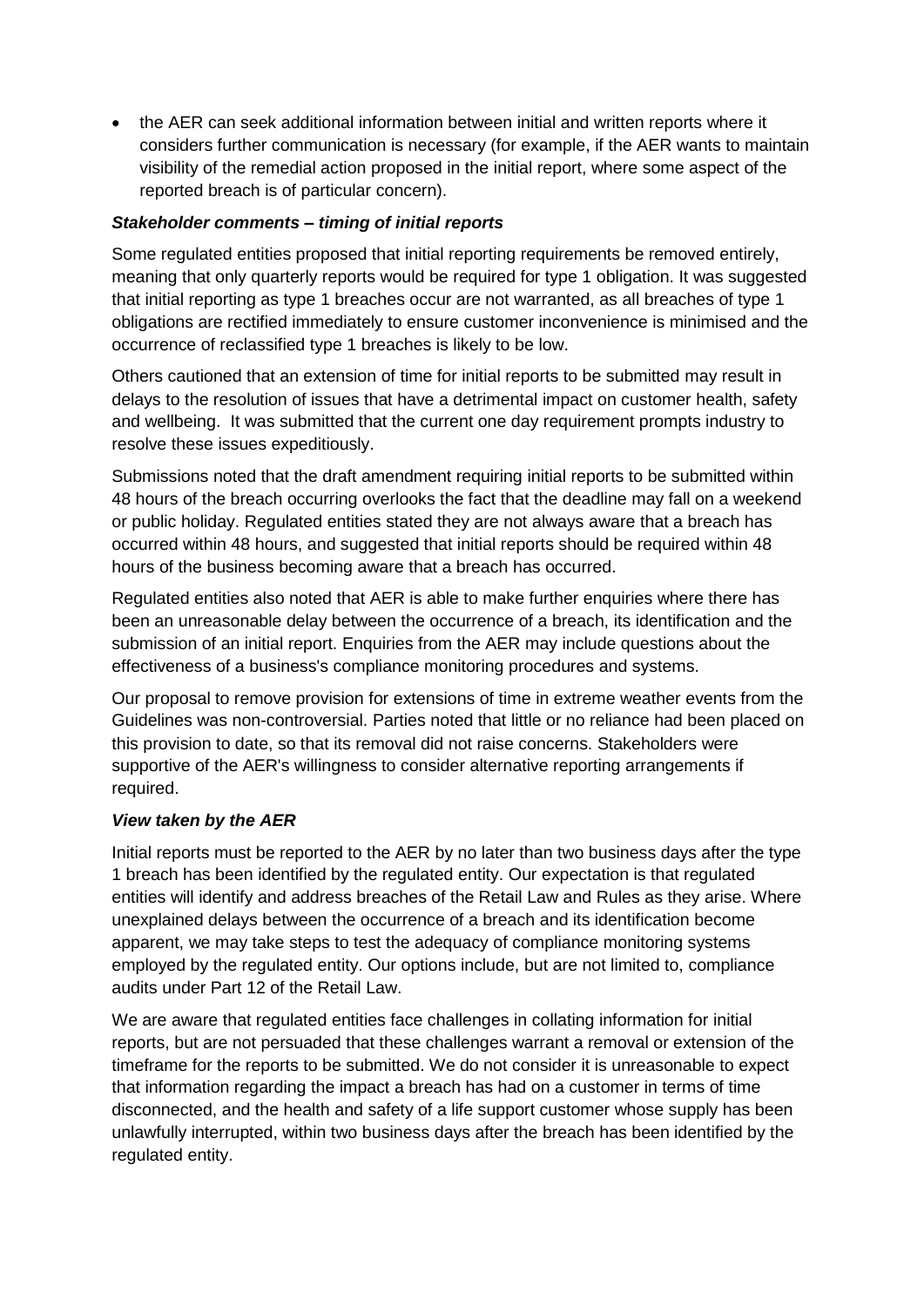We consider that regulated entities will be in a position to advise us within that time of the steps they had taken to restore supply and contact the customer to ascertain the extent of any harm caused. In this regard, some regulated entities advised that any breaches of type 1 obligations are rectified immediately to ensure customer inconvenience is minimised.

## **3.1.4 Content of initial reports**

Some regulated entities noted that little or no information about a breach may be available when the breach first occurs. Information regarding impact of a breach on third parties and the business' plans to address the breach were identified as particularly difficult to provide within two business days of identification of the breach. In this regard, submissions suggested that:

- a timeframe of five business days for initial reports would be more appropriate, and would not limit the actions the AER might otherwise take;
- the obligation to include the required content in initial reports be on a 'best endeavours' basis, and allow for incomplete or qualified reports;
- where initial reports are inadequate, the AER could request additional information, with complete information only provided in quarterly written reports; and
- information on planned actions to remedy a breach and manage the risk of its reoccurrence should not be required in initial reports.

In addition, regulated entities submitted that distributors should not be required to provide information on the financial impact of a breach on affected customers unless this information was readily available.

#### *View taken by the AER*

Our expectation is that regulated entities will include any available information on the financial impact a breach has had on affected customers.

It may be the case that forward looking actions to address the risk of reoccurrence have not been settled at the point of the initial report. However, we expect that regulated entities will be in a position to at least identify the process through which the need for such measures will be assessed and when that process is likely to be completed. Therefore, the Guidelines retain requirements to include this information – being the financial impact on affected customers and forward looking actions to address the risk of reoccurrence- in initial reports and to submit those reports within two business days of the identification of a breach.

### **3.1.5 Extended time for written reports**

Regulated entities requested that, in order to provide more certainty for businesses, consideration be given to prescribing a set timeframe in which the AER would be able to seek additional information about a type 1 breach (e.g. within seven days of receiving an initial report).

The period between an initial report and the relevant quarterly report could, under the amended reporting timelines, be anywhere between one month and five months.

#### *View taken by the AER*

The purpose of initial reports is to notify the AER of breaches of specific type 1 obligations than would otherwise be the case. Therefore, we will act promptly where we identify a need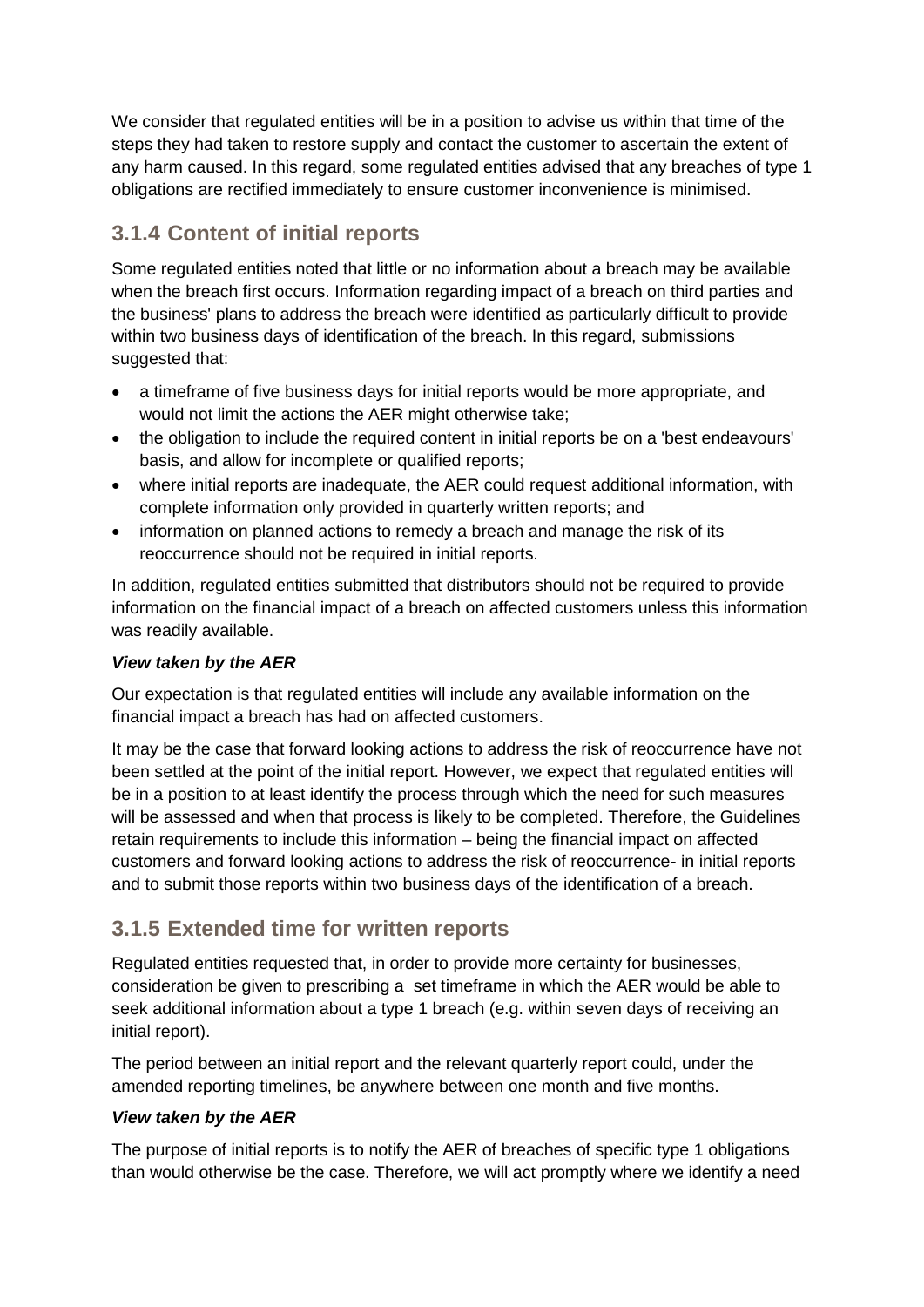for further information. We expect that in most cases confirmation of whether additional information is required will be possible within 10 business days of the submission of an initial report. Factors such as the number of initial reports received and the complexity of the matters involved may occasionally lead to longer response times to allow an informed assessment of certain matters. Multiple reported breaches by the same entity in a particular reporting period may also raise concerns and lead to us considering each in more detail. This is another circumstance in which further information may be requested.

### **3.1.6 Timing of written reports**

There was general support for proposed amendments to alter the timing of written reports on breaches of type 1 obligations to a quarterly report. The benefits of quarterly reporting for trend analysis and assessments of materiality by both businesses and the AER were noted, as were the benefits of alignment of quarterly reports on non-compliant de-energisations with quarterly reports on de-energisation for non-payment.

Stakeholders noted that further efficiencies could be gained if timeframes for submission of written reports on type 1 breaches and reports on type 2 and 3 breaches were aligned, meaning that type 1 reports for Quarters 2 (October-December) and 4 (April-June) were submitted on 28 February and 31 August to match biannual and annual reporting timeframes. Stakeholders submitted this would reduce the number of reports that require approval of the business's Chief Executive Officer or Managing Director from six to four (retailers) and five to four for (distributors). (Submissions on appropriate signatories for reports to the AER are considered further below.)

Some regulated entities argued that it would be more appropriate to submit written reports on type 1 breaches bi-annually, rather than quarterly as it would allow greater reporting of progress on implementation of ongoing solutions, particularly where these are systembased. It was suggested that this would also provide greater evidence to the AER of accountability for compliance management. Stakeholders suggested the AER could make use of existing provisions in section 3.6 of the Guidelines to shorten reporting timeframes from biannual to quarterly for individual businesses where the risk of continued noncompliance is high, so that costs of quarterly reporting were justified by benefits.

#### *View taken by the AER*

The draft amendments allowed for aggregation of like incidents for breaches of type 2 and 3 obligations in biannual and annual reports. Submissions recommended that this option be extended to quarterly reports on type 1 obligations. We recognise the benefits of both of these suggestions, and have adopted these recommendations in the final amendments.

Confirmation was sought that matters originally raised in initial reports would also need to be included in quarterly written reports. The Guidelines require that, unless the AER advises otherwise, matters raised in initial type 1 reports are also included in quarterly, written reports. We expect fulsome and more detailed information in the written reports, particularly progress made in addressing the risk of similar breaches in the future.

Where we are satisfied, that obligations can be removed from the reporting framework or reclassified as type 2 obligations and reported biannually we have done so. However, we are not satisfied that further reductions in the frequency of reporting for remaining type 1 obligations is appropriate. The benefits of quarterly reporting cycles for both compliance and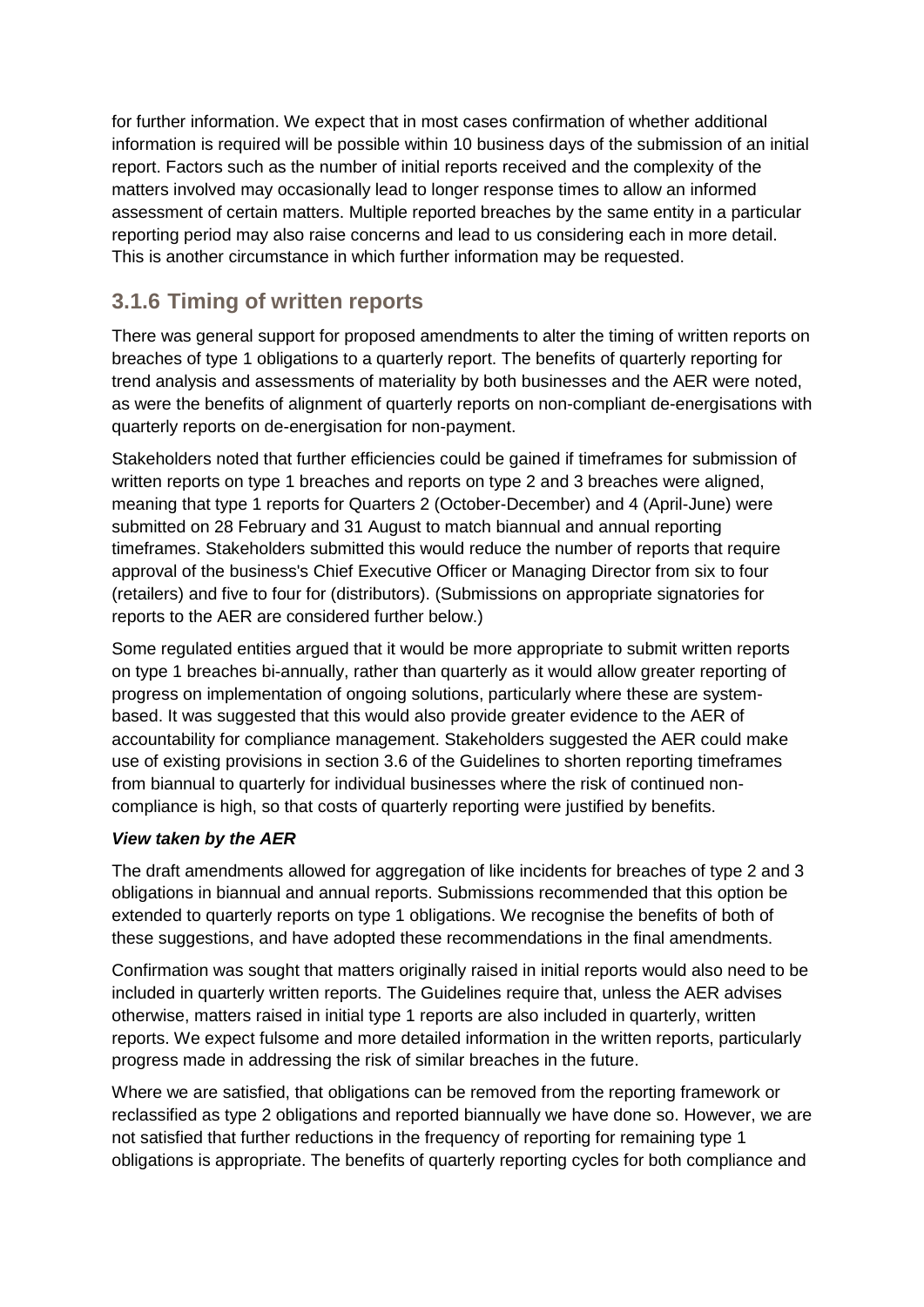performance assessments of wrongful disconnections is greater than would be the case if information on compliance was limited to biannual reports.

#### **3.1.7 Requirements under the new guidelines**

*Regulated entities are required to submit initial type 1 reports within two days of becoming aware of a breach of the Retail Law and/or Retail Law in relation to:*

- *a. de-energisation and registration of life support customers;*
- *b. de-energisation of hardship customers who are adhering to a payment plan; and*
- *c. de-energisation during an extreme weather event or during a protected period.*

*Subject to advice from the AER pursuant to clause 3.2.2 of the Guideline, regulated entities are required to submit reports to the AER which include details of all type 1 obligations on a quarterly basis, by no later than 31 October, 28 February, 30 April and 31 August each year.* 

# <span id="page-13-0"></span>**3.2 Type 2 and 3 obligations**

#### *Proposed changes during consultation*

Under the amended Guideline:

- type 2 reporting obligations relating to energy marketing, explicit informed consent, hardship policies, payment plans and billing would be unchanged;
- type 2 exception reports would continue to be reported biannually to the AER;
- a number of type 3 reporting obligations have been removed but retailer reporting obligations regarding processing customer transfers in market systems and distributor obligations in the management of planned and unplanned interruptions remain; and
- type 3 breaches continue to be reported annually.

#### *Stakeholder comments*

Stakeholders were largely silent on the question of whether customer transfer issues should be reclassified from type 3 (currently the only type 3 obligation for retailers) to type 2.

Some retailers questioned the value of biannual reporting on type 2 obligations more generally, on the basis that annual reporting on these obligations would be sufficient for the AER to conduct trend analysis and develop its annual compliance report.

Distributors in particular argued against the inclusion of any obligations under the Retail Law and Retail Law which require regulated entities to use 'best' or 'reasonable endeavours' without guidance from the AER as to what would constitute a breach of these obligations. Regulated entities noted that the AER had proposed to remove other 'unclear' obligations from the Guidelines. Distributors argued that obligations that require 'best' or 'reasonable endeavours' are unclear and subject to interpretation.

For example, while distributors were largely comfortable with the retention of obligations for management of planned and unplanned interruptions as type 3 obligations, one argued that parts of those obligations (rules 90(3) and 91(c)) should be excluded from reporting requirements, because they require use of 'best endeavours' to restore supply 'as soon as possible'. The parameters of these requirements were considered unclear. Due to the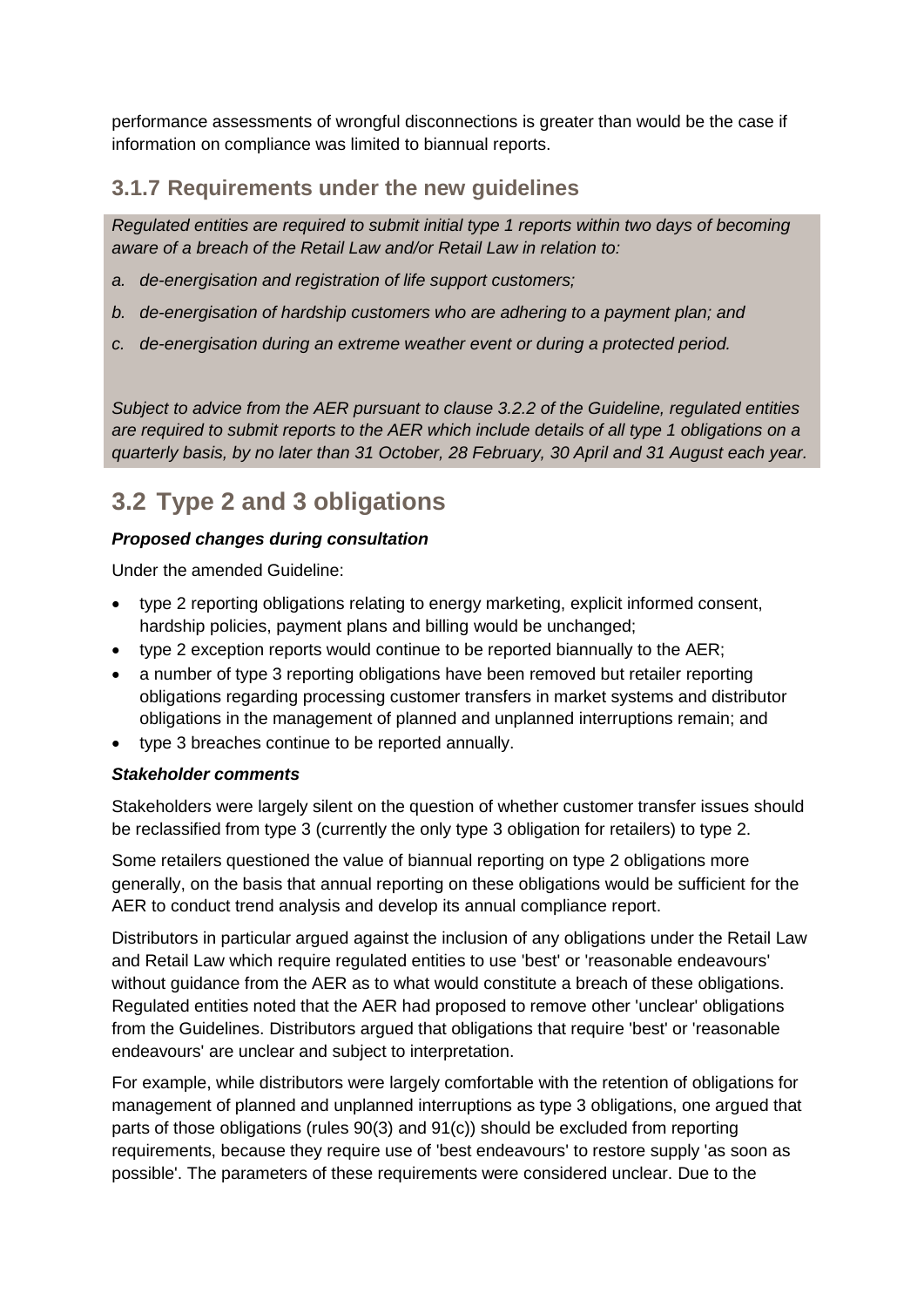absence of guidance from the AER it was argued that these elements of the planned and unplanned interruption provisions should be monitored through alternative means, such as complaints to the AER and energy ombudsman schemes, to avoid inconsistency in reporting.

In relation to obligations regarding planned and unplanned interruptions, it was suggested that additional elements of those obligations—rules 91(a) and (b), which relate to information to be made available in the case of an unplanned interruption—would be more appropriately monitored through an alternative approach such as targeted audits of business systems and processes.

#### *View taken by the AER*

The AER does not support the argument put forward by retailers with regards to annual reporting of type 2 obligations. Arguments that the 'life' of certain arrangements under the Retail Law and Rules—for example of a payment plan or other arrangement under a retailer's customer hardship policy—may be greater than six months ignore that a breach relating to those arrangements can (and do) occur at any point during their term. Other commitments (including quarterly billing cycles for standard retail contracts) fall well within a six-month timeframe. Our experience suggests that breaches of type 2 obligations are likely to be infrequent or more evident in the second half of a reporting year. We are satisfied on the basis of that experience that ongoing biannual reporting requirements are appropriate for these provisions.

We have removed a number of 'best' or 'reasonable endeavours' obligations from the reporting framework only where we are satisfied that performance to date, and the availability of alternative monitoring mechanisms, mean that we can do this without compromising our ability to monitor compliance.

The notice of draft instrument reinforced our position that responsibility for identifying, understanding and meeting obligations under the Retail Law and Rules sits ultimately with businesses. Pertinent to particular comments on obligations requiring use of best endeavours or to act as soon as possible is the unavoidable fact that businesses are better placed than customers or the AER to determine whether they have or have not done so. If anything, this makes these provisions more suited to a self-assessment of compliance.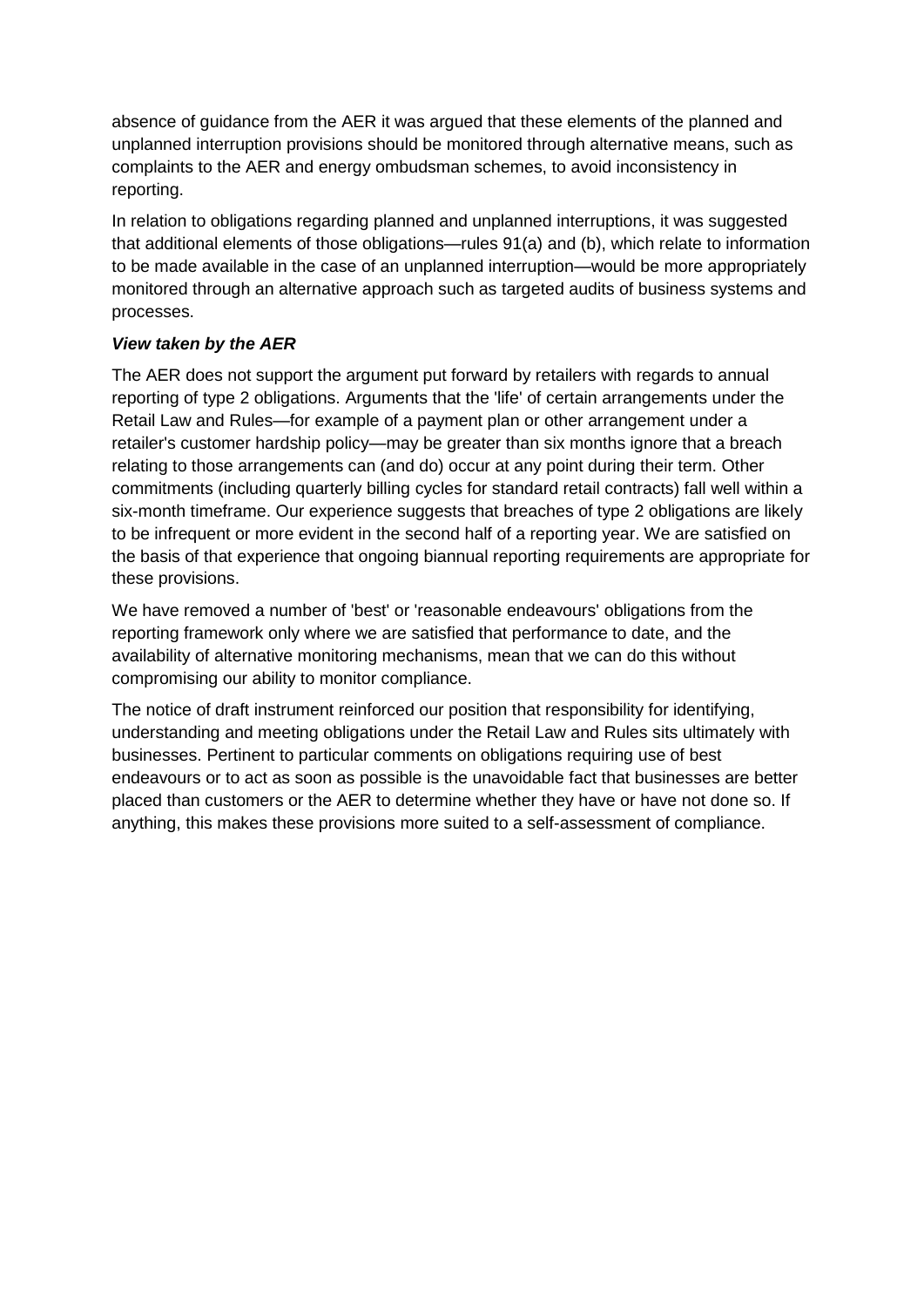### **3.2.1 Requirements under the new guidelines – type 2 and 3 obligations**

#### **Type 2**

*No changes to retailer reporting obligations in relation to explicit informed consent, energy marketing activities, tariff changes and customer retail contracts (billing).*

*Retail Law and Rules obligations on variation and publication of standard retail and connection contracts and the provision of services under such contracts have been removed from the exception reporting framework.* 

*Requirements under the Retail Law and Rules regarding distributor obligations in forming negotiated connection contracts have been removed from the exception reporting framework.* 

*Requirements under the retail Law and Rules for retailers to develop, publish and implement a hardship policy, and restrictions on commencement of debt recovery against hardship customers has been reclassified from a type 1 to a type 2 report.*

#### **Type 3**

*No changes to retailer reporting obligations regarding processing customer transfers in market systems and distributor obligations in management of planned and unplanned interruptions (excluding particular obligations to life support customers).*

*Requirements under the Retail Law and Rules in relation to the classification of customers by regulated entities, consumption threshold matters and retailer obligations for arrangements for customer-requested de-energisation have been removed from the exception reporting framework.*

# <span id="page-15-0"></span>**3.3 Signatories to written reports**

#### *Proposed changes during consultation*

The current Guidelines require that written reports on breaches of type 2 and 3 obligations are signed by the Chief Executive Officer (CEO) or Managing Director of the regulated entity. We do not propose to change this requirement.

#### *Stakeholder comments*

Regulated entities argued that the case for reports to be signed by a business's CEO or Managing Director is not clear. Submissions from businesses argued that commitment to compliance by a business's CEO or Managing Director is not just demonstrated by a signature on a report. Submissions stated that 'sign-off' of reports at CEO level may not reflect operational responsibility for compliance within a business, and that it was practical from a business perspective to allocate responsibility for both reporting and authorisation of reports to a regulatory area with a strong understanding of reporting requirements.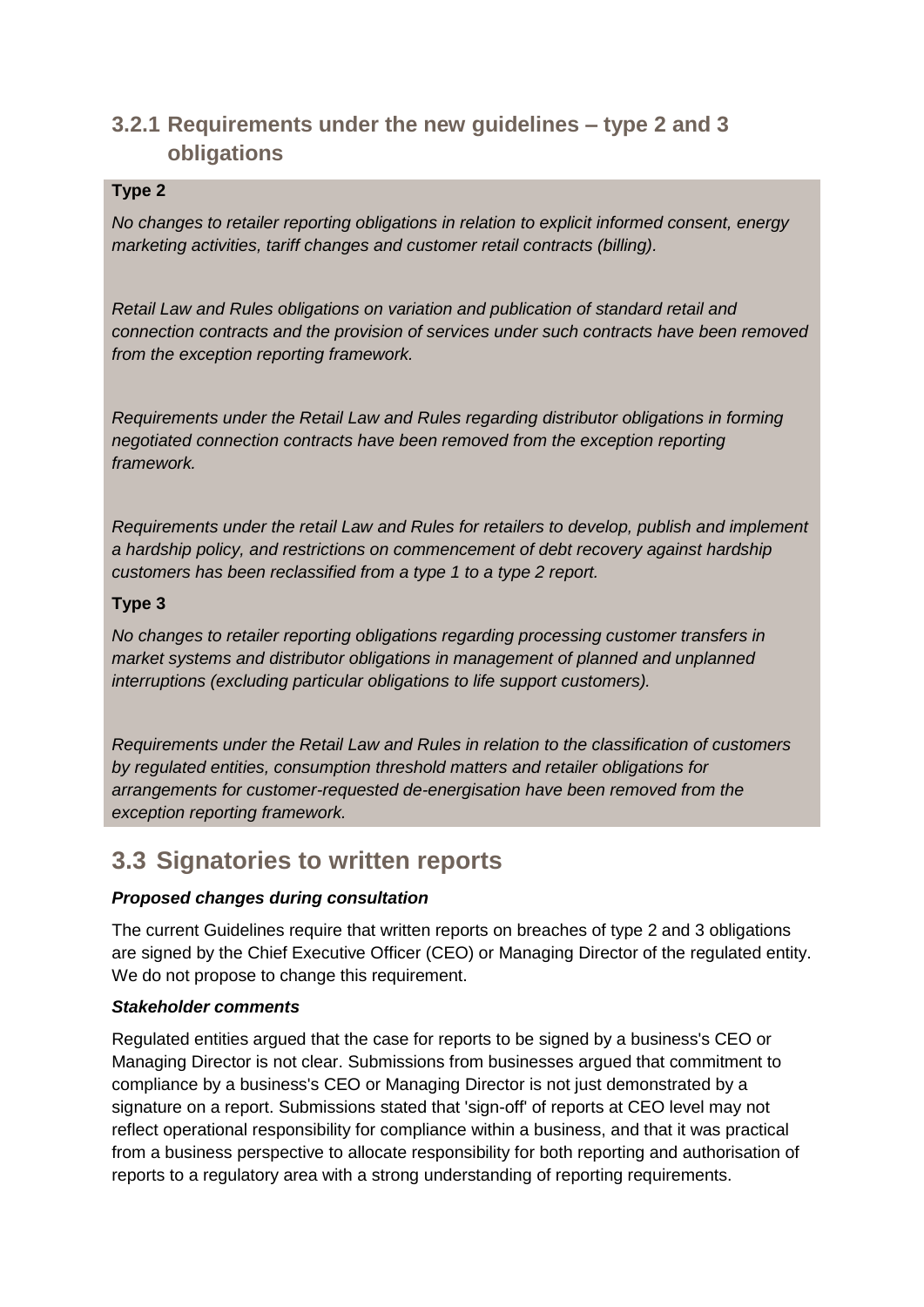Some regulated entities noted that its CEOs are already made aware of all breaches of type 1 obligations, and/or receive reports on compliance generally, on a regular basis. Others noted that all compliance reports provided to the AER are also provided to the CEO.

Other regulated entities, suggested that it was inappropriate to require sign-off at CEO level when most breaches were operational in nature and affected only a single customer. Instead it was argued that the AER could raise issues directly with the CEO where it had identified systemic or common compliance issues on frequent basis, and had formed the view that these were not being adequately addressed by management.

Regulated entities noted that delegation of duties is a normal practice in government and in business, and had been the practice of jurisdictional energy regulators prior to commencement of the Retail Law. The Queensland Competition Authority and Essential Services Commission of Victoria, both of which maintain compliance reporting frameworks in jurisdictions yet to adopt the Retail Law, continue to allow authorisation of reports by a 'CEO equivalent' or delegate.

Proposed models for delegation included:

- a general provision for delegation at the business's discretion
- a limited provision for delegation to an appropriate person or level, as defined in the Guidelines (for example, a 'CEO equivalent' or 'officer who has day-to-day management control of the business')
- provision for formal delegation requiring submission of a record of delegation to the AER, potentially subject to AER approval and/or annual review.

A number of submissions proposed that the list of pre-approved signatories (in the draft amendments, the business's CEO or Managing Director) be extended to include one or more of:

- a 'Head of Retail' role within a business, where the holder of that position holds ultimate accountability for retail operations (and would therefore be better versed in retail compliance issues). Submissions noted that while in some cases the CEO or Managing Director could be the head of the retail business; this may not be the case in larger, multi-sector businesses.
- Company secretaries, Directors or combinations thereof (noting that under section 127 of the Corporations Act 2001 (Cth) execution of a document by two directors, or a director and a company secretary, is more authoritative than one signed by a CEO or Managing Director).

Submissions also suggested the Guidelines allow delegation of authority for any reports against the possibility that the required signatory is unavailable due to leave, illness or other commitments. During an absence, it was noted that the signature of a person acting in the role of the approved signatory should be acceptable. It was also submitted that reports should be accepted without signature until they can be reviewed and signed by the approved person.

Only one business raised the possibility of aggregated reports for related entities, noting that the submission of a single report for all related entities would be more efficient for them than the current requirement that each regulated entity report separately.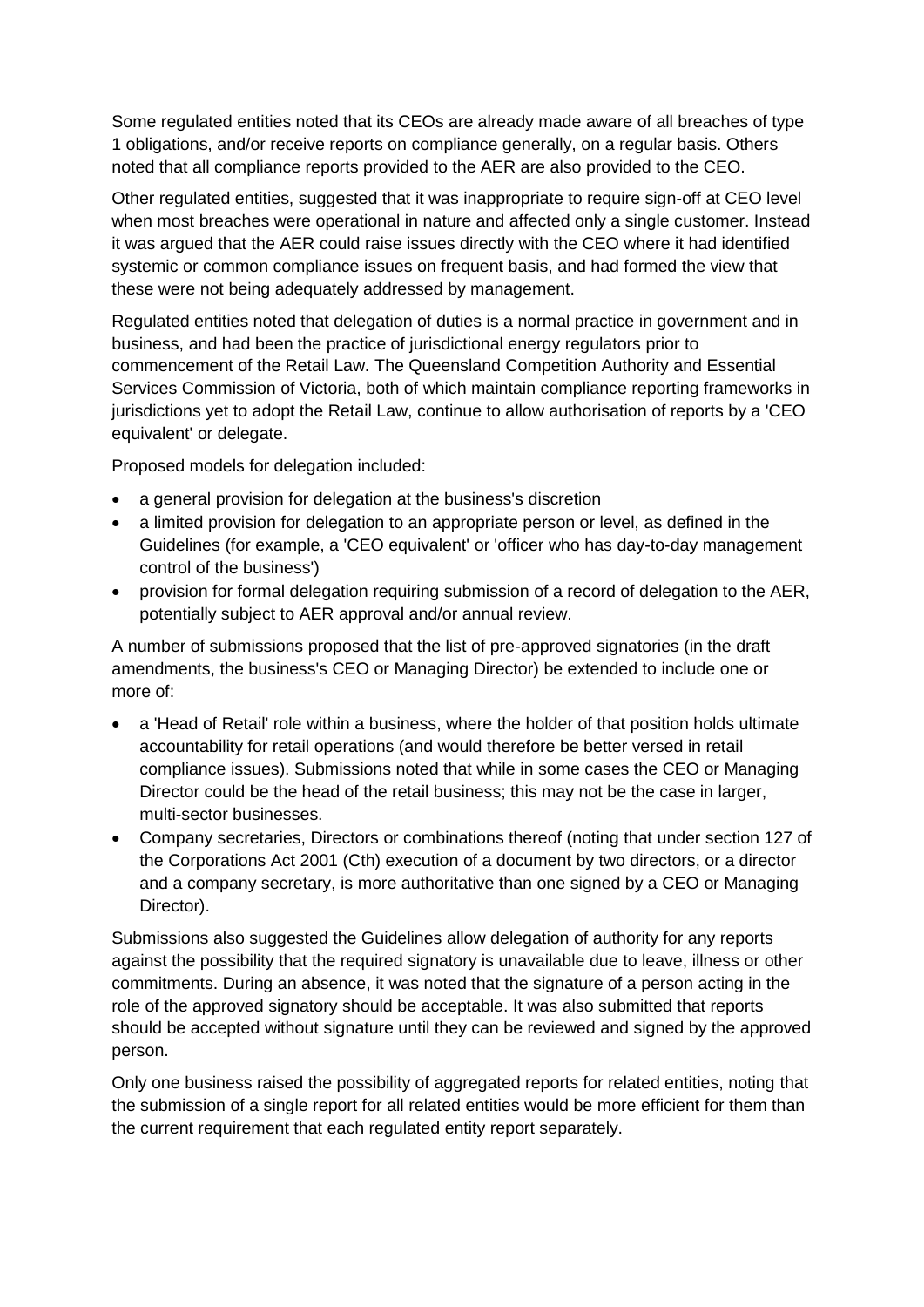#### *View taken by the AER*

The AER maintains that authorisation of reports by a CEO or Managing Director demonstrates that the leadership of a regulated entity is committed to compliance and acknowledges that they are appropriately accountable for non-compliance.

The varied corporate and operational structures of regulated entities covered by the reporting framework are such that businesses' views as to what constitutes a 'CEO equivalent', or 'the business' are unlikely to be consistent. This makes the drafting of clear parameters impossible. Delegation at the discretion of businesses brings with it the risk that too great a diminution in responsibility from ultimate to immediate accountability would follow, and is therefore inconsistent with the objectives of this requirement.

The benefits of the requirement for reports on compliance with the Retail Law and Rules are reviewed by the highest levels of management are lost if that responsibility is delegated to those responsible for its preparation. Similarly, those benefits are eroded if the Guidelines allow for businesses to make a case as to why their CEO or Managing Director should not be required to review and take responsibility for reported levels of compliance.

We are not persuaded that the signatory of exception reports should be delegated to a level lower than the CEO. We agree with stakeholder submissions which suggest that the signing of these reports at the highest level of an organisation shows the importance of these reports and that these issues are highlighted at the CEO level.

The AER remains of the view that reports by regulated entities as required under the Guideline should be prepared and submitted for each regulated entity to reflect its individual accountability under the Retail Law. We are satisfied that the current arrangements for sign off are appropriate and should be retained.

### **3.3.1 Requirements under the new guidelines – signatories to written reports**

Quarterly type 1 reports, bi-annual type 2 reports and type 3 reports are to be signed by the Chief Executive Officer (CEO) or Managing Director of the regulated entity.

Initial type 1 reports in relation to:

a. de-energisation and registration of life support customers;

b. de-energisation of hardship customers who are adhering to a payment plan; and

c. de-energisation during an extreme weather event or during a protected period

do not have any specific requirements in relation to signatories.

# <span id="page-17-0"></span>**3.4 Content of reports**

#### *Proposed changes during consultation*

The consultation process sought stakeholder views on changes to the requirement to report in a standardised template.

#### *Stakeholder comment*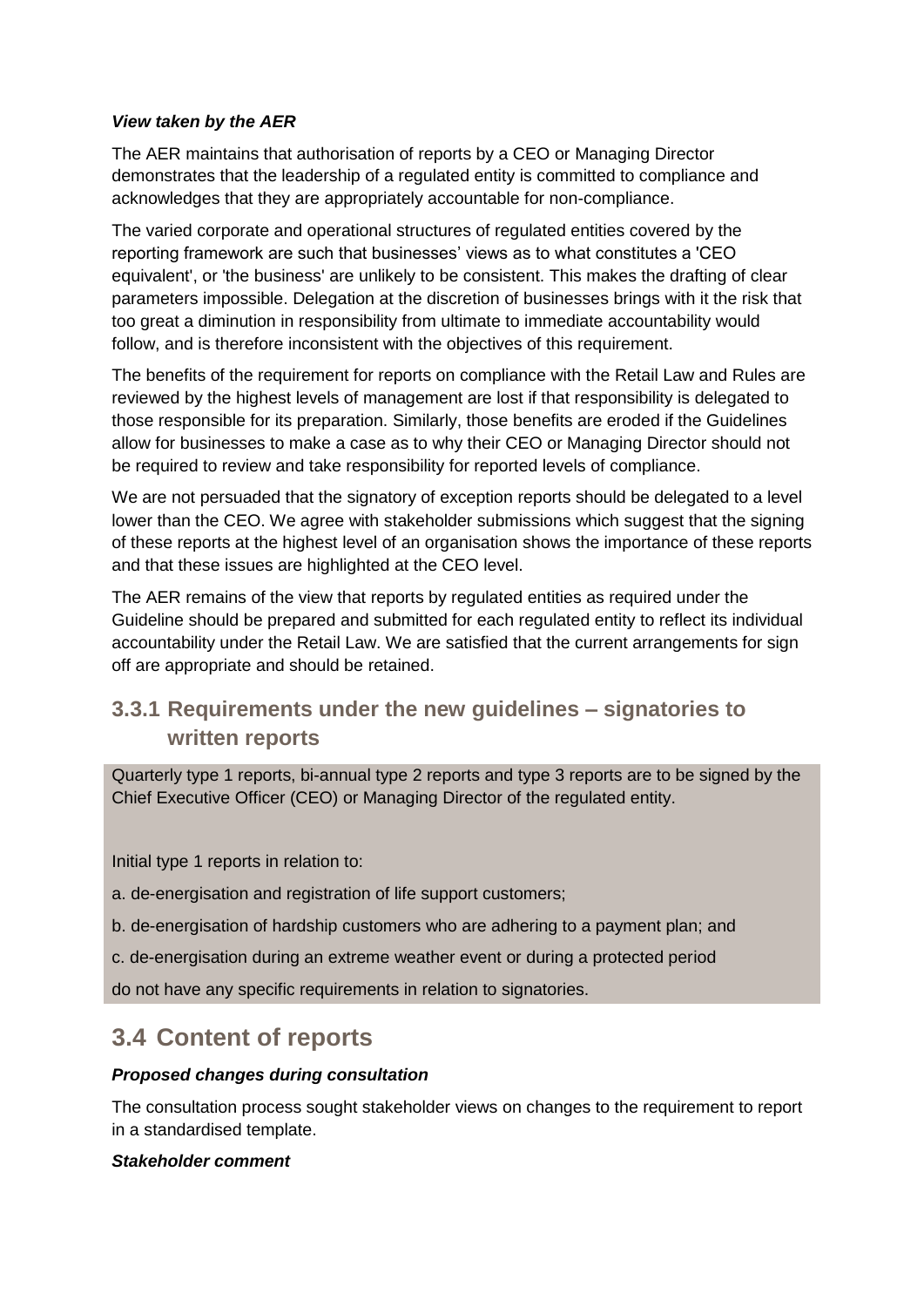Stakeholders generally supported use of a standardised reporting form or template across businesses, including the use of the same template for type 1, 2 and 3 obligations and changes to make the AER's expectations more explicit. The benefits of standardised reporting in encouraging consistency, reducing the risk that information is omitted and facilitating comparability were also noted.

It was suggested that any changes to reporting templates used under the Guidelines also be subject to consultation, and kept to a minimum to avoid businesses incurring costly system and process changes.

Some regulated entities questioned the need for a template for initial reports (as opposed to provision of the required information in an email) and cautioned against the limitations of overly prescriptive templates and specific data fields, advocating free text fields and a template that allows for formatting. Others suggested templates with pre-populated content or 'drop down' menus to improve the AER's control over content.

#### *View taken by the AER*

The Guidelines require the use of templates for all reports, including initial reports on breaches of type 1 obligations. Where the previous template consolidated multiple requirements for presentation purposes, changes have been made to the template and additional fields added to more clearly reflect the information required under the Guidelines. This will make any inadvertent omission of required information more apparent to those completing the template. The template provides free text fields for all information rather than prescriptive, pre-populated content or menus.

The template does not change the information the Guidelines requires businesses to include in reports, it simply transfers the requirements of the Guidelines into the format that businesses will use to present that information.

With the exception of initial reports for breaches of type 1 obligations, no substantive changes have been made to the information that must be included in reports. Where regulated entities are already reporting correctly under the current Guidelines, changes to the templates will require little if any system or process changes for businesses.

The template remains in Microsoft Excel format, which best accommodates the inclusion of multiple reports in a single document (an Excel workbook) for submission. This will simplify submission processes for concurrent quarterly and bi/annual reports. It will also simplify reporting processes where multiple regulated entities submit reports under the same signature. While fields in the template must not be altered, it will allow formatting within the limits of Microsoft Excel.

# <span id="page-18-0"></span>**3.5 Reporting methods and nil returns**

#### *Proposed changes during consultation*

This amendment to the Guidelines:

 removes the option of submitting initial reports on type 1 obligations by phone, and require that all initial and written reports for type 1, 2 and 3 obligations are submitted by email; and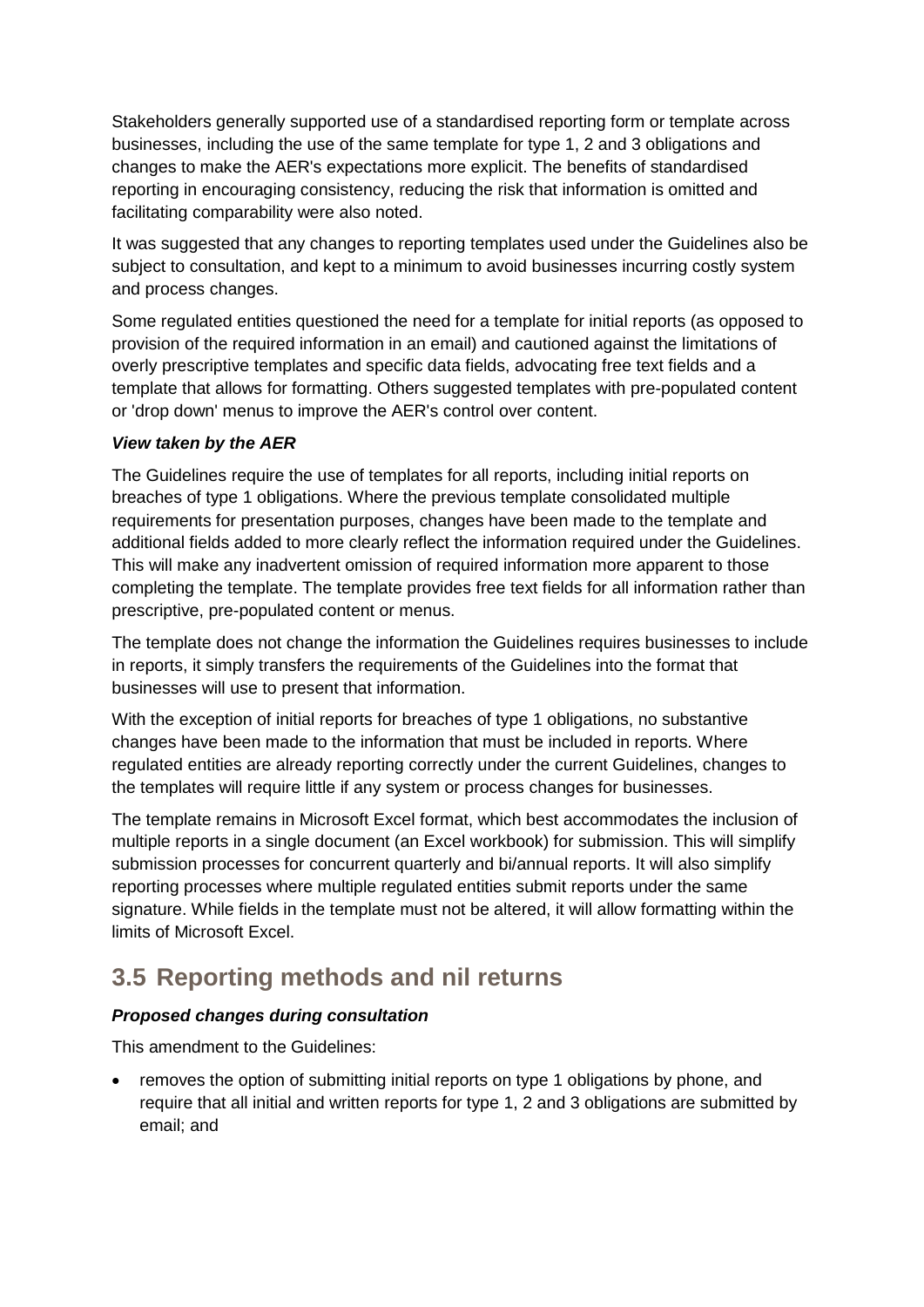businesses must provide a formal submission of a signed statement of compliance (a 'nil return') even if no breaches of reportable obligations have been identified in a reporting period.

#### *Stakeholder comments*

Submissions were largely unconcerned by the removal of options to submit initial reports by telephone, and any reports by post, so that reports could only be submitted by email. Only one objection to the removal of the option of reporting by phone (for initial reports on breaches of type 1 obligations) was received.

Some argued that a formal process for submission of nil returns signed by the CEO or MD was onerous, and its value to the AER questionable. While not objecting to the requirement to submit a nil return, a simple email communication from the business's compliance contact was considered sufficient.

Other submissions accepted or supported this proposal, and noted that while it may impose additional costs these would not be material.

#### *View taken by the AER*

We see no basis for distinction between the level of approval required for a statement that breaches have been identified within a reporting period, and what is effectively a statement that a business has fully complied with all relevant obligations in that period. Noting comments that the costs this will impose are immaterial, the discipline that a formal statement of full compliance will encourage over and above that associated with an informal email provides commensurate benefits in the support it gives to the reporting framework overall.

Appendix B.1 to the Guidelines provides a pro-forma statement that must be used for this purpose. The pro forma statement includes confirmation that appropriate processes were in place to monitor compliance throughout the relevant period.

# <span id="page-19-0"></span>**3.6 Other issues**

Stakeholders encouraged pro-active communication by the AER of compliance outcomes, common issues and feedback on reporting. Suggestions included:

- Providing examples to help businesses identify where a breach has occurred, including examples of common scenarios. This will help businesses to establish whether a breach has occurred so that resources need not be diverted for this purpose.
- Distributing analysis of reported breaches and solutions (without identifying individual businesses) so that businesses can learn from each other.
- Open discussions—for example, a regular forum—at which business could speak informally to the AER and seek guidance on reporting requirements.
- Bulletins outlining the AER's needs, or discussions with individual businesses where issues arise.

Public reporting of industry compliance was also identified as providing accountability and transparency for the community, to assist stakeholders to assess the state of the market and the issues which need to be addressed.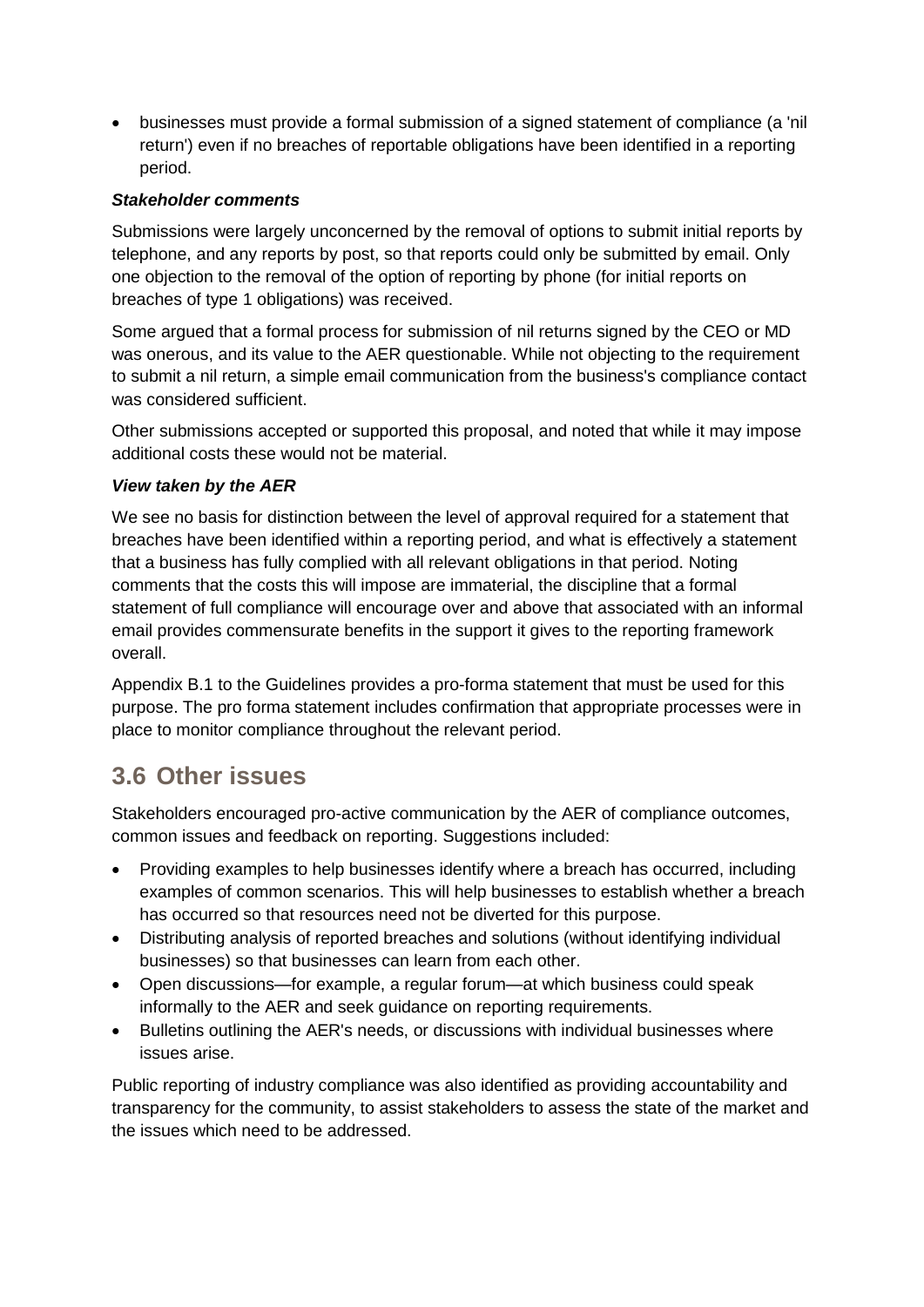We recognise the benefits of regular communication with retail market stakeholder on the AER's compliance activities and of emerging compliance issues. To this end we have, and will continue to:

- publish annual compliance reports under the National Energy Retail Law that include information on our compliance monitoring and enforcement activities throughout the year and the levels of compliance observed;
- publish interim reports on the outcomes of any targeted compliance reviews throughout the year;
- engage directly with individual businesses as issues arise, whether initiated by the AER or the business in question;
- engage more widely with businesses where it is apparent that compliance issues are (or are likely to be) common to others—for example by circulating 'Compliance Checks' highlighting relevant obligations under the Retail Law and Rules; and
- take advantage of opportunities to meet with businesses through existing industry forums to discuss emerging issues and answer questions about the AER's approach to compliance and enforcement.

As observed in the notice of draft instrument, the option of reporting by phone has been rarely used. When it has been taken, the need to settle a record of the report has meant that there is little efficiency gained by the AER or the reporting business from this option.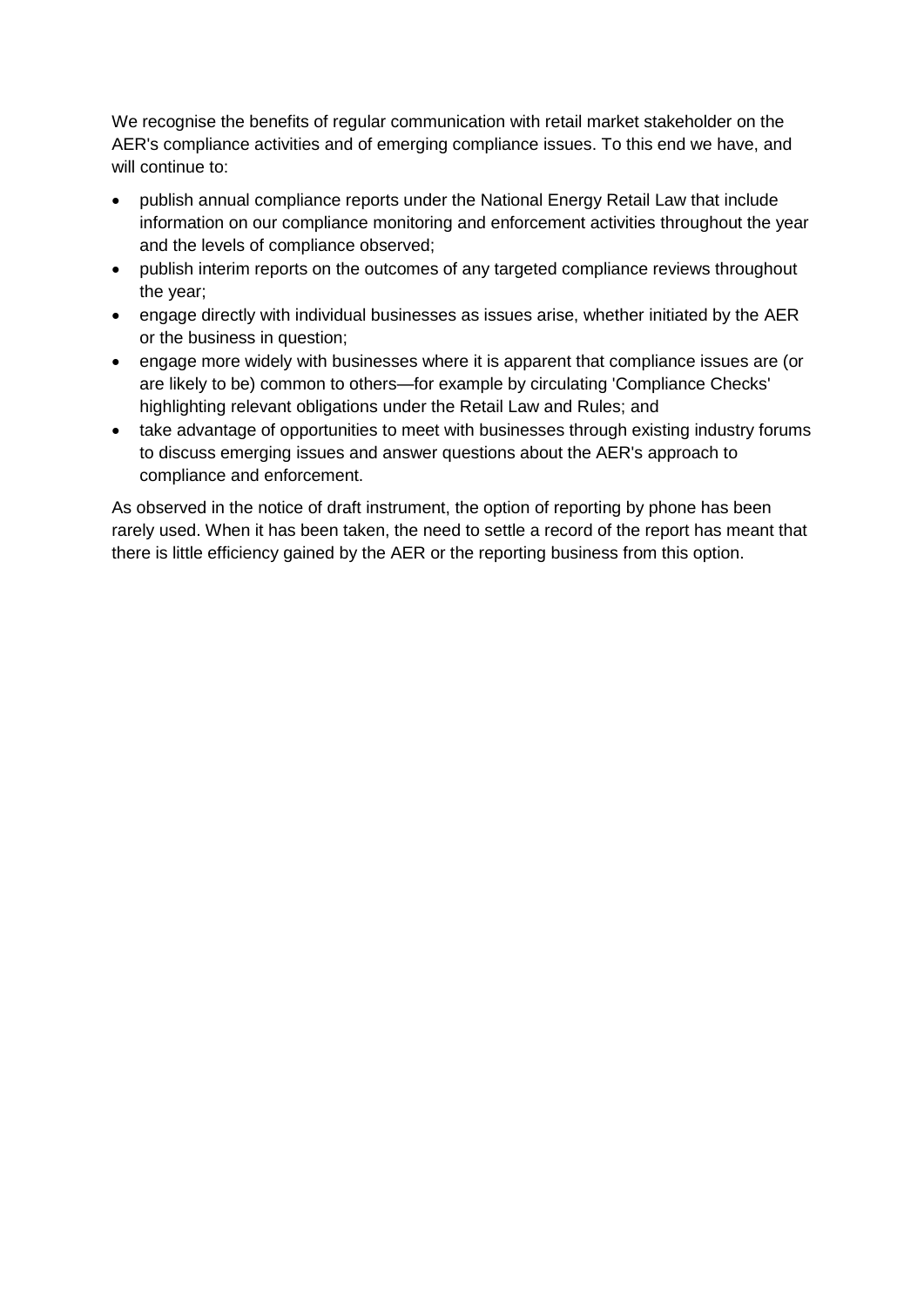# <span id="page-21-0"></span>**4 Commencement date**

These amendments will be incorporated into Version 3 of the Guidelines, which will be published on the AER website:<http://aer.gov.au/retail-markets/retail-guidelines>

Version 3 of the Guidelines will take effect from September 2014.

# <span id="page-21-1"></span>**4.1 Application to type 1 reports**

Version 3 of the Guidelines will apply to all breaches of type 1 obligations reported on or after 31 September 2014.

The first quarterly report on breaches of type 1 obligations will be for the period 1 October to 31 December 2014 (due 28 February 2015).

# <span id="page-21-2"></span>**4.2 Application to type 2 reports**

Noting that Version 3 of the Guidelines will commence during the current, 1 July to 31 December 2014 reporting period:

- It will apply to biannual reports on type 2 obligations for the period 1 July to 31 December 2014 (due 28 February 2015).
- It will not apply to biannual reports on type 2 obligations for the period 1 January to 30 June 2014 (due 31 August 2014), which must be submitted in accordance with Version 2 of the Guidelines.

# <span id="page-21-3"></span>**4.3 Application to type 3 reports**

Noting that Version 3 of the Guidelines will commence during the current 1 July 2014 to 30 June 2015 annual reporting period:

- It will apply to annual reports on type 3 obligations for the period 1 July 2014 to 30 June 2015 (due 31 August 2015).
- It will not apply to annual reports on type 3 obligations for the period 1 July 2013 to 30 June 2014, which must be submitted in accordance with Version 2 of the Guidelines.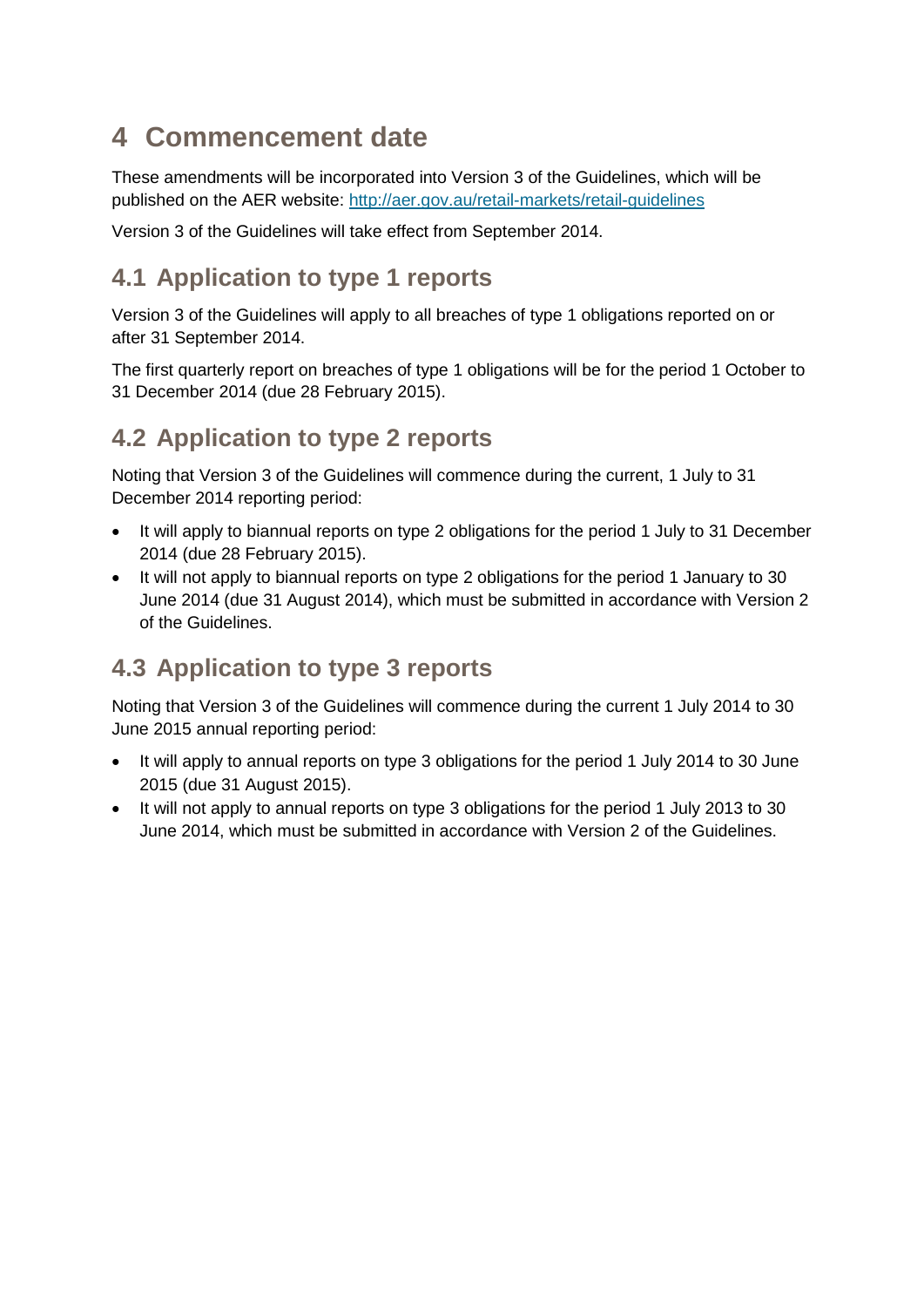# <span id="page-22-0"></span>**5 Attachment A - Information submitted under the Guideline**

The guidelines specify information that must be included in reports to the AER. Submissions observed that:

- The way in which that information is used—and particularly its relevance to the identification of systemic issues—is not clear.
- It would be inefficient if the Guideline required submission of more information than it used in performing its compliance monitoring and enforcement tasks.

We recognise that it is important that regulated entities understand how the AER uses the information they are required to provide under the Guidelines. This not only allows them to understand the benefit or value derived from the reporting requirements the Guidelines impose: it also helps to understand the requirements themselves and to submit the information necessary for us to monitor and assess their compliance.

The exception reporting framework serves two primary purposes within the AER's compliance monitoring program:

- 1. to measure the extent to which retailers and distributors have complied, or failed to comply with, their obligations under the Retail Law and Rules, and
- 2. to highlight emerging or systemic compliance issues that may warrant further attention (which may include further compliance-based or enforcement-based action by the AER).

The information we require business to include in their reports is used in a number of ways.

It tells us what breaches are occurring, how often, and who is responsible for the breaches. This information assists in our assessment of the overall level of compliance in the retail market, and with identification of trends and emerging or systemic issues. Our assessments are also guided by contextual information gathered through our retail market performance reporting framework (which includes data on market share, disconnections for non-payment and customers accessing payment assistance), and through discussions with energy ombudsman schemes about corresponding or conflicting patterns in customer complaints.

The information provided is also used to assess each matter reported against the 'enforcement factors' in our Statement of Approach. We have discretion in deciding whether to take enforcement action and the nature of that action. We assess each case on its merits and in determining an appropriate enforcement response we will consider all relevant circumstances which may include:

- the nature and extent of the conduct that forms the breach, including the period over which the conduct extended and the number of related breaches;
- the impact of the conduct, including harm or detriment to consumers (particularly disadvantaged or vulnerable consumers) and other parties, and/or an increased risk of serious harm or detriment in future;
- whether the conduct was deliberate or avoidable had reasonable compliance practices been followed by the business;
- whether the conduct involved, or was directed/overseen by, senior management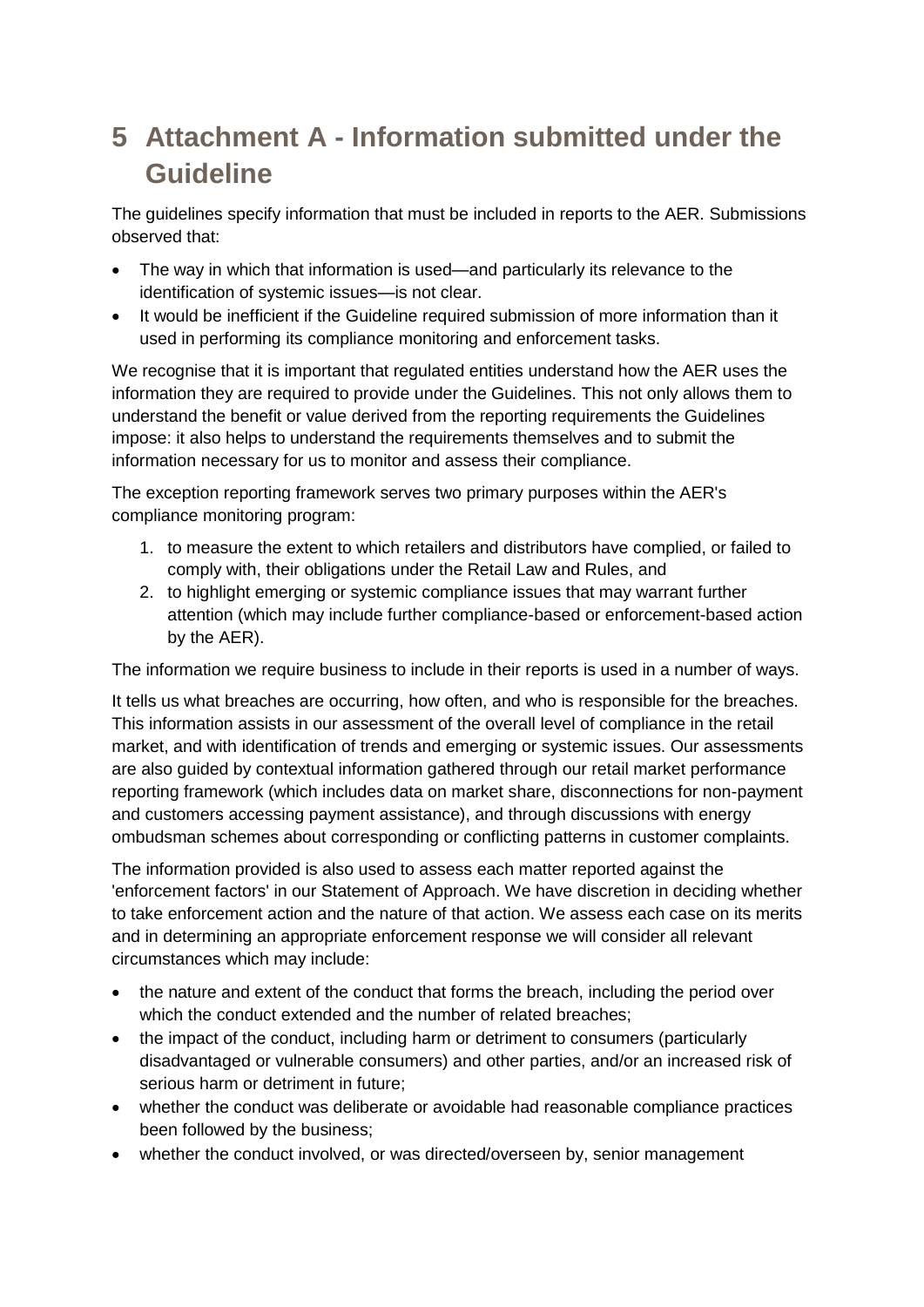- the extent of any realised or potential future financial gain from the conduct (including compliance costs avoided by the business);
- whether action is already being taken to address the issue by another enforcement agency or other organisation;
- the business's own actions in relation to the conduct, including whether the conduct was self-reported (this is less relevant where binding obligations to self-report apply), the level of cooperation with the AER, and any action taken to rectify the breach and avoid reoccurrence, and
- whether the business has a corporate culture conducive to compliance, including the effectiveness of compliance programs, and whether corrective measures have been taken in response to past breaches.

We publish annual compliance reports under the Retail Law that discuss our compliance monitoring activities and levels of compliance in the retail market and exception reporting is part of our ongoing monitoring activities.

Information collected under the Guidelines must be for the purpose of our compliance functions under the Retail Law and Rules. Once collected, however, relevant information can also be used in performance of the AER's other functions and responsibilities under national energy laws. Where appropriate, we may also share information provided in exception reports with other regulatory agencies and energy market bodies subject to the Competition and Consumer Act.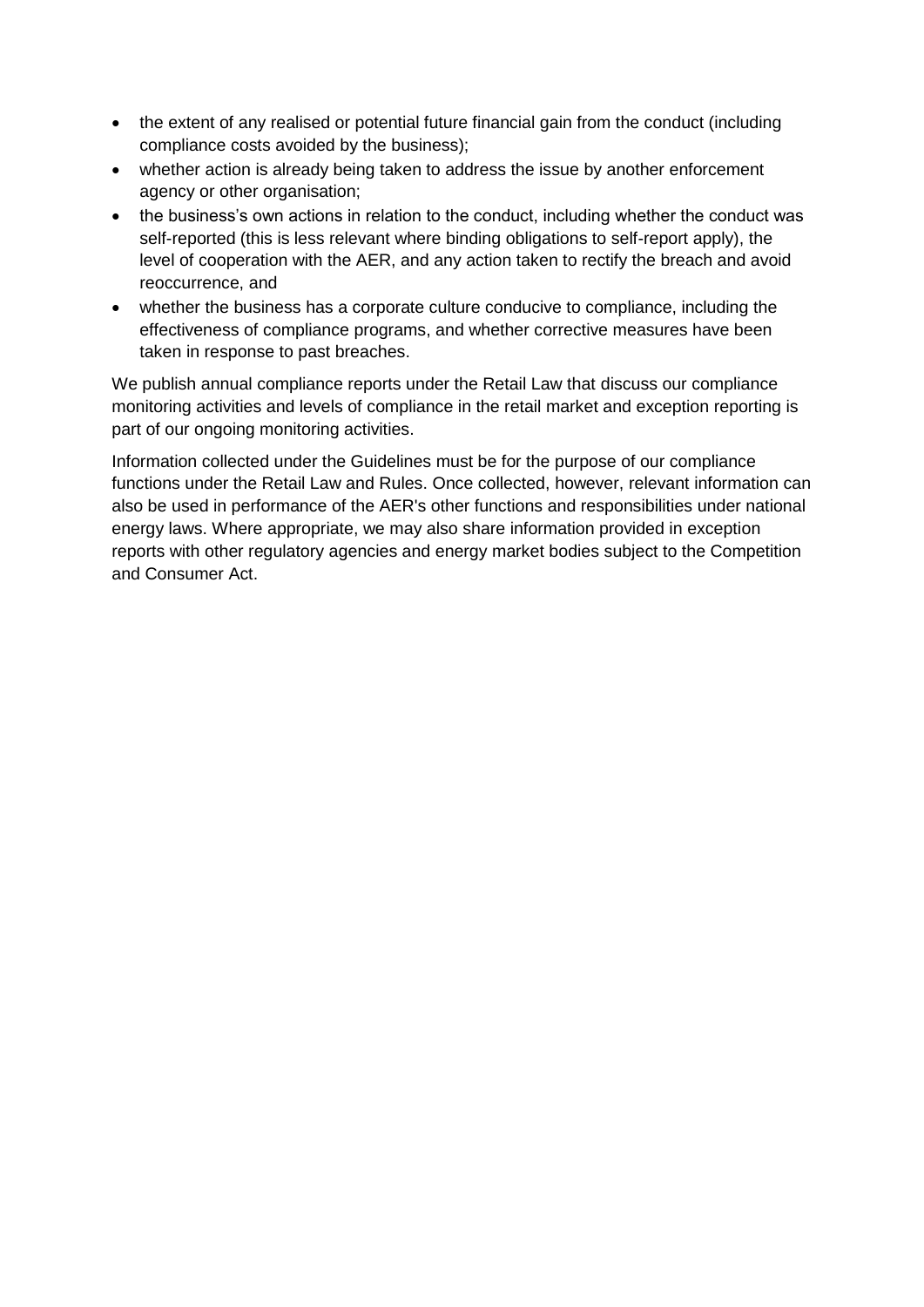# <span id="page-24-0"></span>**6 Attachment B - Summary of final amendments**

The amendments to the Guideline have been incorporated into, and take effect under, Version 3 of the AER Compliance Procedures and Guidelines, which has been released with this notice and is now available on the AER website.

We have considered submissions on the draft amendments proposed in June 2014 in making its final decision. As discussed above, the final amendments now made depart from those proposed in the notice of draft instrument released in June 2014 in a number of respects:

- The time allowed for submission of initial reports has changed from 48 hours of the breach occurring to two business days of its identification.
- An additional month will be allowed for the submission of quarterly written reports on breaches of type 1 obligations for quarters 2 and 4 of each financial year, so that these reports can be submitted with bi/annual reports on type 2 and 3 obligations under a single covering statement.
- Aggregation of like incidents arising from a common cause will be permitted for quarterly reports as well as biannual and annual reports.

#### *Changes to reporting frequency for type 1 obligations*

The current Guidelines require breaches of type 1 obligations to be reported within 24 hours of their identification. Initial reports can be made by email or telephone. The content of initial reports is set out in the Guidelines, but the format is not prescribed.

A more detailed, written report must be submitted five business days later, signed by the Chief Executive Officer or a delegate appointed for that purpose. Written reports must be submitted using a reporting template and accompanied by a signed covering statement

The time allowed for submission of reports on type 1 obligations has been extended for both initial and written reports, to allow for fuller investigation of breaches and their implications before reports are submitted to the AER. This should improve the quality and reliability of the information provided.

#### *Timing of initial reports*

Under the amended Guidelines, initial reports will be required for breaches of some—but not all—type 1 obligations. Section 3.2 below sets out which obligations will be subject to initial reporting requirements.

The time allowed for submission of initial reports has been extended from one business day to two business days. The AER may require submission of additional information between initial and written reports if the information provided raises concerns that matters reported warrant further attention before the end of the reporting period.

The Guideline also clarifies that reports are to be submitted within two business days of the breach being identified, and not necessarily of its occurrence. We expect all businesses to have monitoring systems in place that will allow them to identify breaches of relevant obligations as they arise, allowing them to report accordingly. Where undesirable delays are evident we may consider use of compliance audits to test the suitability of processes, systems and procedures adopted by businesses to manage and monitor their compliance with the Retail Law and Rules.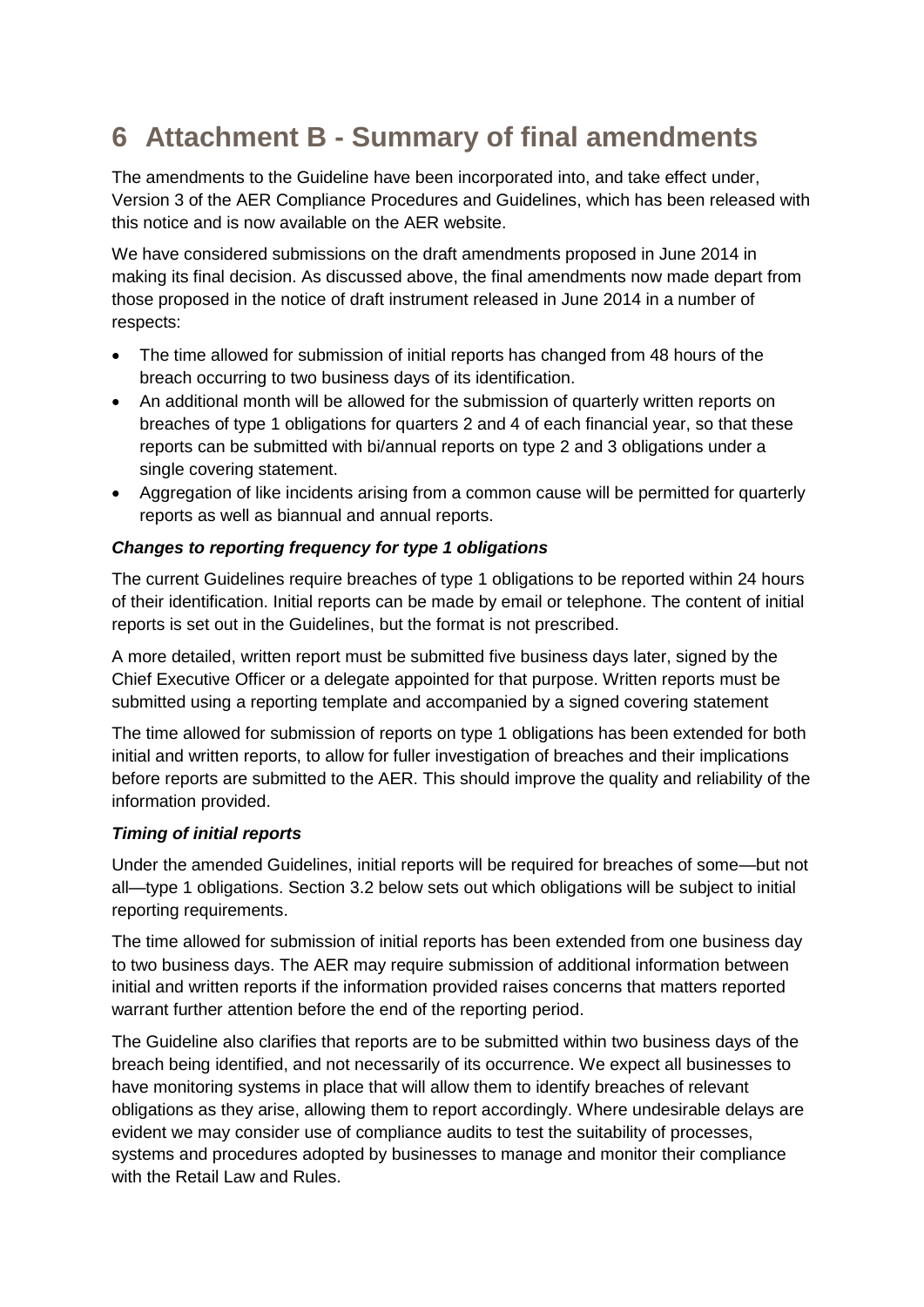#### *Timing of written reports*

Under the amended Guidelines, written reports on breaches of type 1 obligations will be required at the end of each quarter.

Written reports are to be signed by the Chief Executive Officer/Managing Director of the retailer or distributor. Delegation of authority for these reports will no longer be permitted. This removes the need for consolidated reports on breaches of type 1 obligations in biannual reports, which will no longer be required.

#### *Timing of reports on type 2 and 3 obligations*

No changes have been made to the timing of biannual (type 2) and annual (type 3) reports.

# <span id="page-25-0"></span>**6.1 Changes to type 1 obligations**

Changes to provisions classified as type 1 obligations are set out in tables 1 and 2 below. The revised list of type 1 obligations can be found in Appendix A.1 of the Guidelines.

As noted above, under the amended Guidelines initial reports will only be required for a selection of type 1 obligations.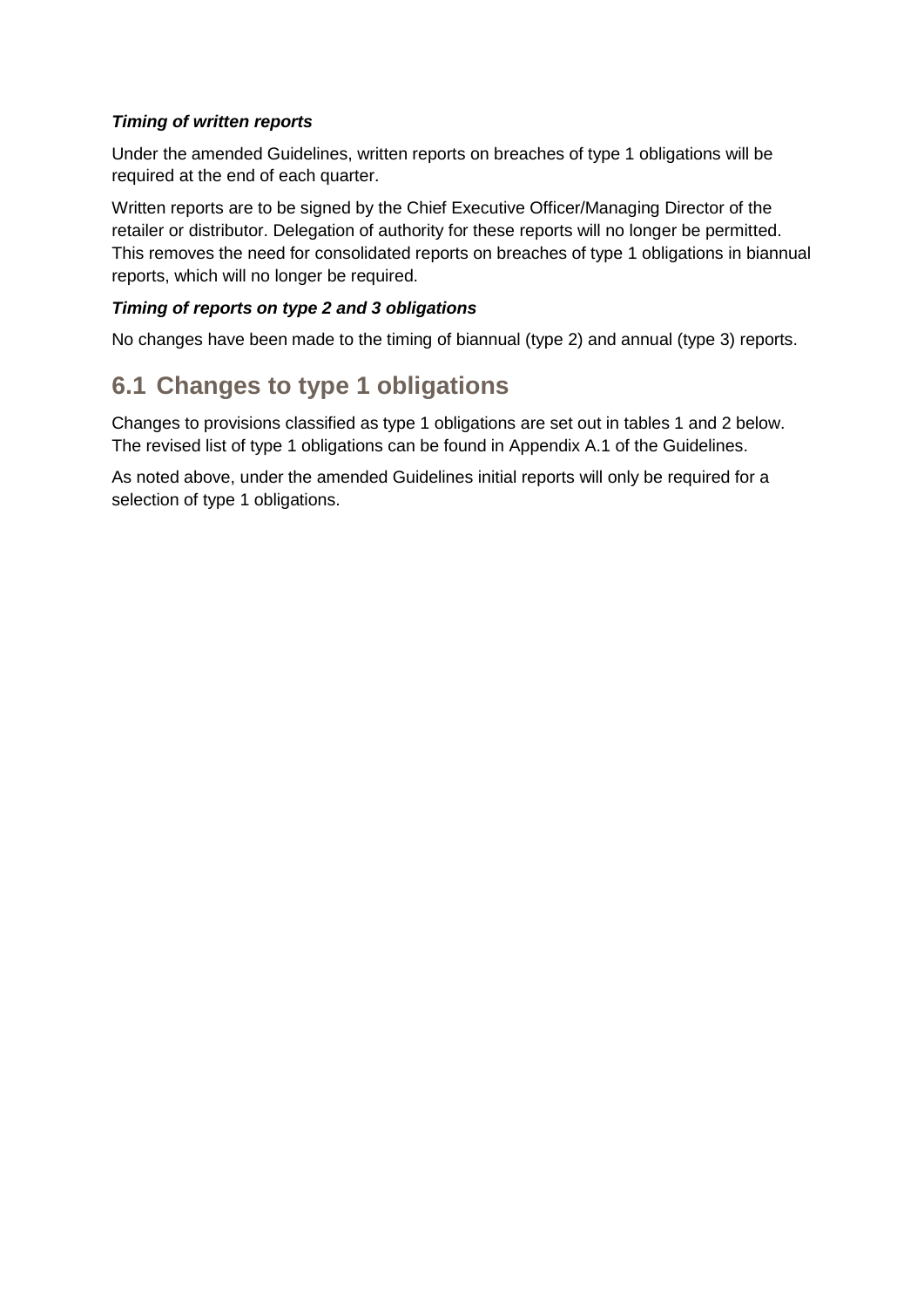#### **Table 1 Changes to type 1 obligations—retailers**

| <b>Current type 1</b><br>obligations:                                                                                                                                                  | <b>Amended type 1</b><br>obligations:                                                                                                                                           | <b>Amended initial</b><br>reporting requirements:                                                                      |
|----------------------------------------------------------------------------------------------------------------------------------------------------------------------------------------|---------------------------------------------------------------------------------------------------------------------------------------------------------------------------------|------------------------------------------------------------------------------------------------------------------------|
| Retail Law, Part 2, Division 3<br>(Standing offers and standard<br>retail contracts for small<br>customers), section 22(1):<br>Retailer obligation to make offer<br>to small customers |                                                                                                                                                                                 |                                                                                                                        |
| Retail Rules, Part 6, Division 2<br>(De-energisation of premises -<br>small customers), rules 111-<br>117: Retailer-initiated de-<br>energisation of premises                          | Retail Rules, Part 6, Divisions 1<br>and 2 (De-energisation of<br>premises - small customers),<br>rules 107(2)*, 111-117: Retailer-<br>initiated de-energisation of<br>premises | Retail Rules, Part 6, Division 2<br>(De-energisation of premises -<br>small customers), rule<br>$116(1)(a)$ , (d), (h) |
| Retail Rules, Part 6, Division 4<br>(Re-energisation of premises),<br>rule 121: Obligation on retailer<br>to arrange re-energisation of<br>premises                                    | Retail Rules, Part 6, Division 4<br>(Re-energisation of premises),<br>rule 121: Obligation on retailer<br>to arrange re-energisation of<br>premises                             |                                                                                                                        |
| Retail Rules, Part 7 (Life<br>support equipment), rule 124:<br>Retailer obligations                                                                                                    | Retail Rules, Part 7 (Life<br>support equipment), rule 124:<br>Retailer obligations                                                                                             | Retail Rules, Part 7 (Life<br>support equipment), rule 124:<br>Retailer obligations                                    |
| Retail Rules, Part 8<br>(Prepayment meters), rule<br>139(2): Life support equipment                                                                                                    | Retail Rules, Part 8<br>(Prepayment meters), rule<br>139(2): Life support equipment                                                                                             | Retail Rules, Part 8<br>(Prepayment meters), rule<br>139(2): Life support equipment                                    |
| Retail Law, Part 2, Division 6<br>(Customer hardship) section<br>43(2): retailer obligations to<br>develop and implement an<br>approved customer hardship<br>policy                    |                                                                                                                                                                                 |                                                                                                                        |
| Retail Law, Part 2, Division 7<br>(Payment plans) section 51:<br>Debt recovery.                                                                                                        |                                                                                                                                                                                 |                                                                                                                        |

\* Rule 107(2) is the over-arching civil penalty provision that captures obligations on retailers regarding deenergisation of small customers. A retailer breaches rule 107(2) if they have arranged de-energisation of a small customer's premises other than in accordance with Part 6, Division 2 of the Retail Rules. Its inclusion here does not add to the reporting requirements imposed on retailers (which already capture all provisions of Part 6, Division 2). It will, however, allow for more accurate reporting where de-energisation occurs in circumstances not authorised by the Rules (for example, where arrangements are made in error to de-energise the wrong premises).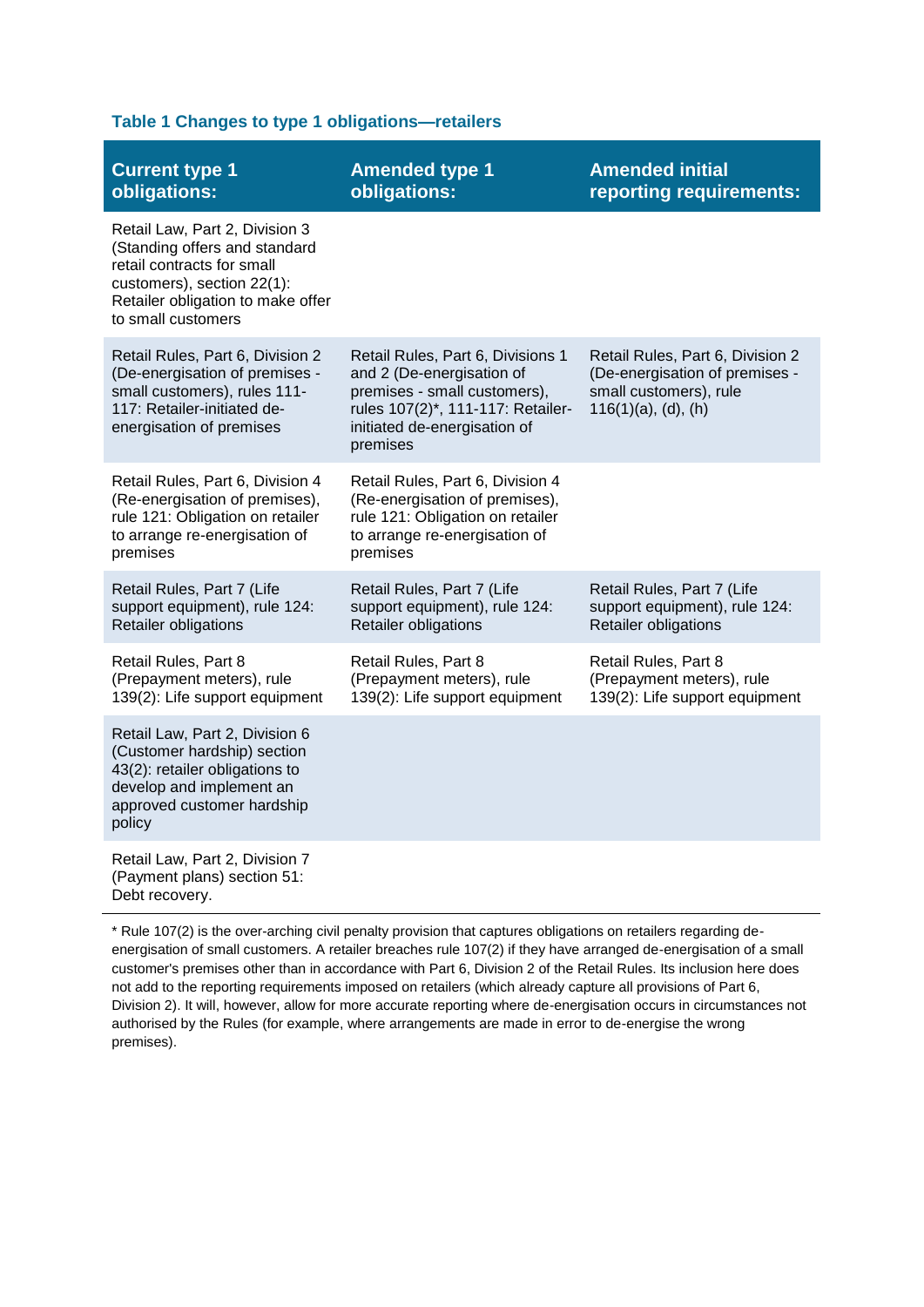#### **Table 2 Changes to type 1 obligations—distributors**

| <b>Changes to type 1</b>                                                                                                                                                | <b>Changes to type 1</b>                                                                                                                                                                  | <b>Amended initial</b>                                                                                             |
|-------------------------------------------------------------------------------------------------------------------------------------------------------------------------|-------------------------------------------------------------------------------------------------------------------------------------------------------------------------------------------|--------------------------------------------------------------------------------------------------------------------|
| obligations                                                                                                                                                             | obligations                                                                                                                                                                               | reporting requirements                                                                                             |
| Retail Law, Part 3, Division 2<br>(Obligation to provide customer<br>connection services), section<br>66(1): obligation to provide<br>customer connection services      |                                                                                                                                                                                           |                                                                                                                    |
| Retail Rules, Part 6, Division 3<br>(De-energisation of premises -<br>small customers), rules 119-<br>120: Distributor de-energisation<br>of premises - small customers | Retail Rules, Part 6, Divisions 1<br>and 3 (De-energisation of<br>premises - small customers),<br>rules 107(3)*, 119-120:<br>Distributor de-energisation of<br>premises - small customers | Retail Rules, Part 6, Division 3<br>(De-energisation of premises -<br>small customers), rules<br>$120(1)(a)$ , (d) |
| Retail Rules, Part 6, Division 4<br>(Re-energisation of premises),<br>rule 122: Obligation on<br>distributor to re-energise<br>premises                                 | Retail Rules, Part 6, Division 4<br>(Re-energisation of premises),<br>rule 122: Obligation on<br>distributor to re-energise<br>premises                                                   |                                                                                                                    |
| Retail Rules, Part 7 (Life                                                                                                                                              | Retail Rules, Part 7 (Life                                                                                                                                                                | Retail Rules, Part 7 (Life                                                                                         |
| support equipment), rule 125:                                                                                                                                           | support equipment), rule 125:                                                                                                                                                             | support equipment), rule 125:                                                                                      |
| Distributor obligations                                                                                                                                                 | Distributor obligations                                                                                                                                                                   | Distributor obligations                                                                                            |
| Retail Rules, Part 7 (Life                                                                                                                                              | Retail Rules, Part 7 (Life                                                                                                                                                                | Retail Rules, Part 7 (Life                                                                                         |
| support equipment), rule 126:                                                                                                                                           | support equipment), rule 126:                                                                                                                                                             | support equipment), rule 126:                                                                                      |
| Registration details kept by                                                                                                                                            | Registration details kept by                                                                                                                                                              | Registration details kept by                                                                                       |
| distributor                                                                                                                                                             | distributor                                                                                                                                                                               | distributor                                                                                                        |

\*Rule 107(3) is the over-arching civil penalty provision that captures obligations on distributors regarding deenergisation of small customers. A distributor breaches rule 107(3) if they de-energise a small customer's premises other than in accordance with Part 6, Division 3 of the Retail Rules. Its inclusion here does not add to the reporting requirements imposed on distributors (which already capture all provisions of Part 6, Division 3). It will, however, allow for more accurate reporting where de-energisation occurs in circumstances not authorised by the Rules (for example, where the wrong premises are de-energised in error).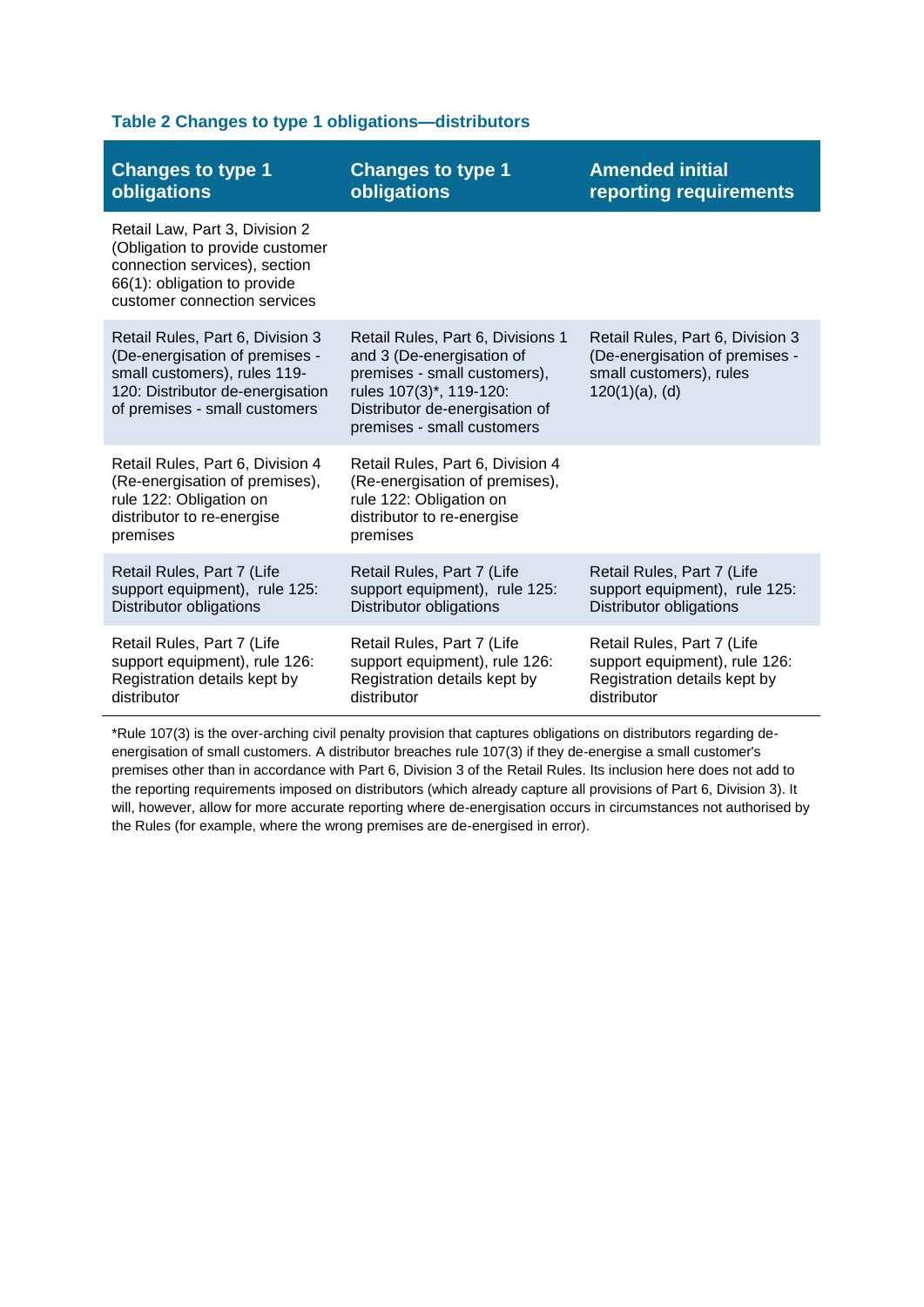# <span id="page-28-0"></span>**6.2 Changes to type 2 obligations**

Changes to provisions classified as type 2 obligations are set out in tables 3 and 4 below. The revised list of type 2 obligations can be found in Appendix A.2 of the Guidelines.

#### **Table 3 Changes to type 2 obligations - retailers**

| <b>Current type 2 obligations</b>                                                                                                             | <b>Amended type 2 obligations</b>                                                       |
|-----------------------------------------------------------------------------------------------------------------------------------------------|-----------------------------------------------------------------------------------------|
| Current type 2 obligations: retailers<br>Retail Law, Part 2, Division 3: Standing offers and<br>standard retail contracts for small customers | n/a                                                                                     |
| Retail Law, Part 2, Division 6: Customer hardship                                                                                             | Retail Law, Part 2, Division 6: Customer hardship                                       |
| Retail Law, Part 2, Division 7: Payment plans                                                                                                 | Retail Law, Part 2, Division 7: Payment plans                                           |
| Retail Law, Part 2, Division 5: Explicit informed<br>consent                                                                                  | Retail Law, Part 2, Division 5: Explicit informed<br>consent                            |
| Retail Law, Part 2, Division 8: Energy marketing                                                                                              | Retail Law, Part 2, Division 8: Energy marketing                                        |
| Retail Rules, Part 2, Division 10, Sub-division 3:<br>Energy marketing activities                                                             | Retail Rules, Part 2, Division 10: Energy<br>marketing activities*                      |
| Retail Rules, Part 2, Division 3: Customer retail<br>contracts - pre-contractual procedures                                                   | n/a                                                                                     |
| Retail Rules, Part 2, Division 4: Customer retail<br>contracts - billing                                                                      | Retail Rules, Part 2, Division 4: Customer retail<br>contracts - billing                |
| Retail Rules, Part 2, Division 5: Tariff changes                                                                                              | Retail Rules, Part 2, Division 5: Tariff changes                                        |
| n/a                                                                                                                                           | Retail Rules, Part 2, Division 7: Market retail<br>contracts - particular requirements^ |

\*The current Guidelines only include Retail Rules Part 2, Division 10, sub-division 3. Subdivisions 1 and 2 have now been added to the list of type 2 obligations.

^Part 2, Division 7 is not included in the current Guideline, but has now been added to the list of type 2 obligations.

#### **Table 4 Changes to type 2 obligations - distributors**

| <b>Current type 2 obligations</b>                                                           | <b>Amended type 2 obligations</b> |
|---------------------------------------------------------------------------------------------|-----------------------------------|
| Retail Law, Part 3, Division 2: Obligation to<br>provide customer connection services       | n/a                               |
| Retail Law, Part 3, Division 6: Negotiated<br>connection contracts                          | n/a                               |
| Retail Rules, Part 2, Division 3: Customer retail<br>contracts - pre-contractual procedures | n/a                               |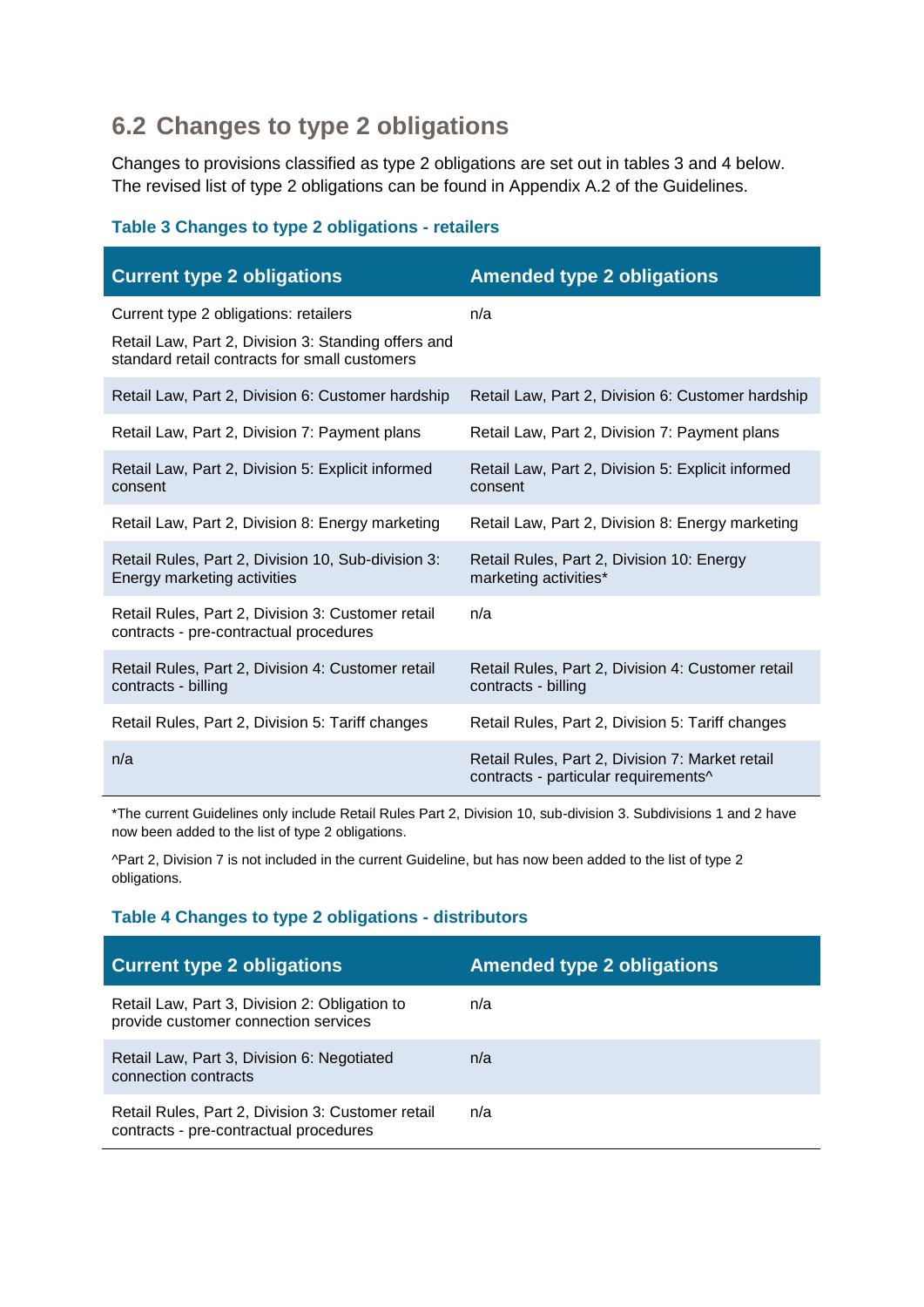# <span id="page-29-0"></span>**6.3 Changes to type 3 obligations**

Changes to provisions classified as type 3 obligations are set out in tables 5 and 6 below. The revised list of type 3 obligations can be found in Appendix A.3 of the Guidelines.

#### **Table 5 Changes to type 3 obligations - retailers**

| <b>Current type 3 obligations</b>                                                    | <b>Amended type 3 obligations</b>                                |
|--------------------------------------------------------------------------------------|------------------------------------------------------------------|
| Retail Rules, Part 1, Division 2: Consumption<br>threshold matters                   | n/a                                                              |
| Retail Rules, Part 1, Division 3: Classification of<br>customers                     | n/a                                                              |
| Retail Rules, Part 2, Division 9: Other retailer<br>obligations*                     | Retail Rules, Part 2, Division 9: Other retailer<br>obligations* |
| Retail Rules, Part 6, Division 2: Retailer-initiated<br>de-energisation of premises^ | n/a                                                              |

\* Part 2, Division 9 includes referral to interpreter services, provision of information to customers, and retailer obligations relating to customer transfers.

^ When obligations in Part 6, Division 2 that have already been classified as type 1 are excluded, this includes rule 118 (Request for de-energisation by customers) only.

#### **Table 6 Changes to type 3 obligations - distributors**

| <b>Current type 3 obligations</b>                                       | <b>Amended type 3 obligations</b>                                       |
|-------------------------------------------------------------------------|-------------------------------------------------------------------------|
| Retail Rules, Part 1, Division 2: Consumption<br>threshold matters      | n/a                                                                     |
| Retail Rules, Part 1, Division 3: Classification of<br>customers        | n/a                                                                     |
| Retail Rules, Part 4, Division 6: Distributor<br>interruption to supply | Retail Rules, Part 4, Division 6: Distributor<br>interruption to supply |

### <span id="page-29-1"></span>**6.4 Changes to content of reports**

#### *Content of initial reports for type 1 obligations*

Initial reports on breaches of type 1 obligations are currently required to include:

- the obligation breached, including the relevant provisions of the Retail Law and Rules;
- the nature of the breach and the reasons for that breach;
- the date the breach occurred, including where relevant the date on which the breach commenced and any days during which it continued before being identified by the regulated entity; and
- a contact person for the report.

Under clause 3.3.1 of the amended Guidelines, initial reports must also include: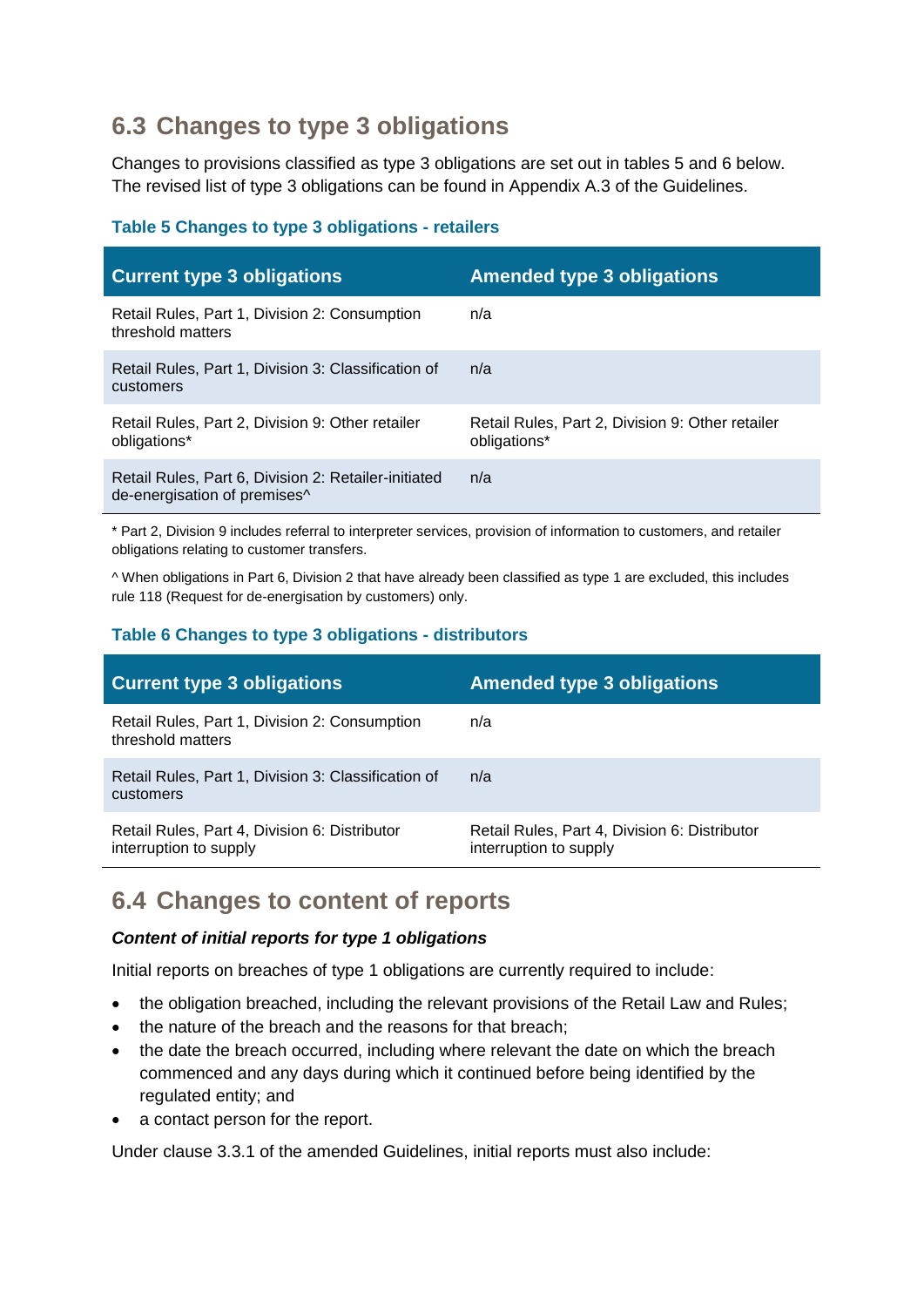- The extent and impact of the breach, including the customer category affected, number of customers and/or other regulated entities that have or are likely to have been affected, the impact (whether financial or non-financial) and the nature of the impact.
- Details of actions taken or planned to rectify the breach and prevent it from reoccurring.

This additional information will allow the AER to make an assessment of whether a breach requires further attention or action prior to submission of the corresponding quarterly report.

#### *Content of biannual and annual reports on type 2 and 3 obligations*

Clauses 3.3.6 and 3.3.7 of the amended Guidelines includes additional requirements that must be met when biannual and annual reports submitted on type 2 and 3 obligations aggregate discussion of multiple breaches of a provision in a single entry. These amendments have been made to ensure that required information on breaches of the Retail Law and Rules is not omitted from biannual and annual reports where businesses seek to combine discussion of related incidents.

The content of biannual and annual reports remains otherwise unchanged at this time.

# <span id="page-30-0"></span>**6.5 Changes to process for submission of reports**

The following changes have been made to the process for submission of reports under the Guidelines.

#### *Submission of reports*

All reports under the Guidelines, including initial reports on breaches type 1 obligations, must be sent by email to the address specified in clause 3.21 and 3.22 of the Guidelines. Initial reports on breaches of type 1 obligations will no longer be accepted by telephone.

A new email address, [retailcompliance@aer.gov.au](mailto:retailcompliance@aer.gov.au) has been created for submission of reports under the Guidelines.

Reports should not be sent to the AER's general email address (aerinquiry@aer.gov.au ) or to individual AER staff members. The AER will not be held responsible for misdirected reports.

#### *Process for reporting when no breaches have been identified ('nil returns')*

If, at the conclusion of a quarterly, biannual or annual reporting period a retailer or distributor has identified no breaches of type 1, 2 or 3 obligations, clauses 3.3.8 and 3.3.9 of the Guidelines now requires submission of a formal statement to that effect by the date that the report for the relevant period is due.

The template that must be used for that statement is provided in appendix B.1of the Guidelines.

This is a new requirement, and will apply to all retailers and distributors operating or authorised under the Retail Law to operate in a participating jurisdiction.

#### *Use of reporting templates and pro forma statements*

To date we have allowed some flexibility in the submission of reports, and have not strictly enforced requirements to use the AER reporting template or to submit signed covering statements with reports on the day that they fall due.

From the commencement of these amendments: